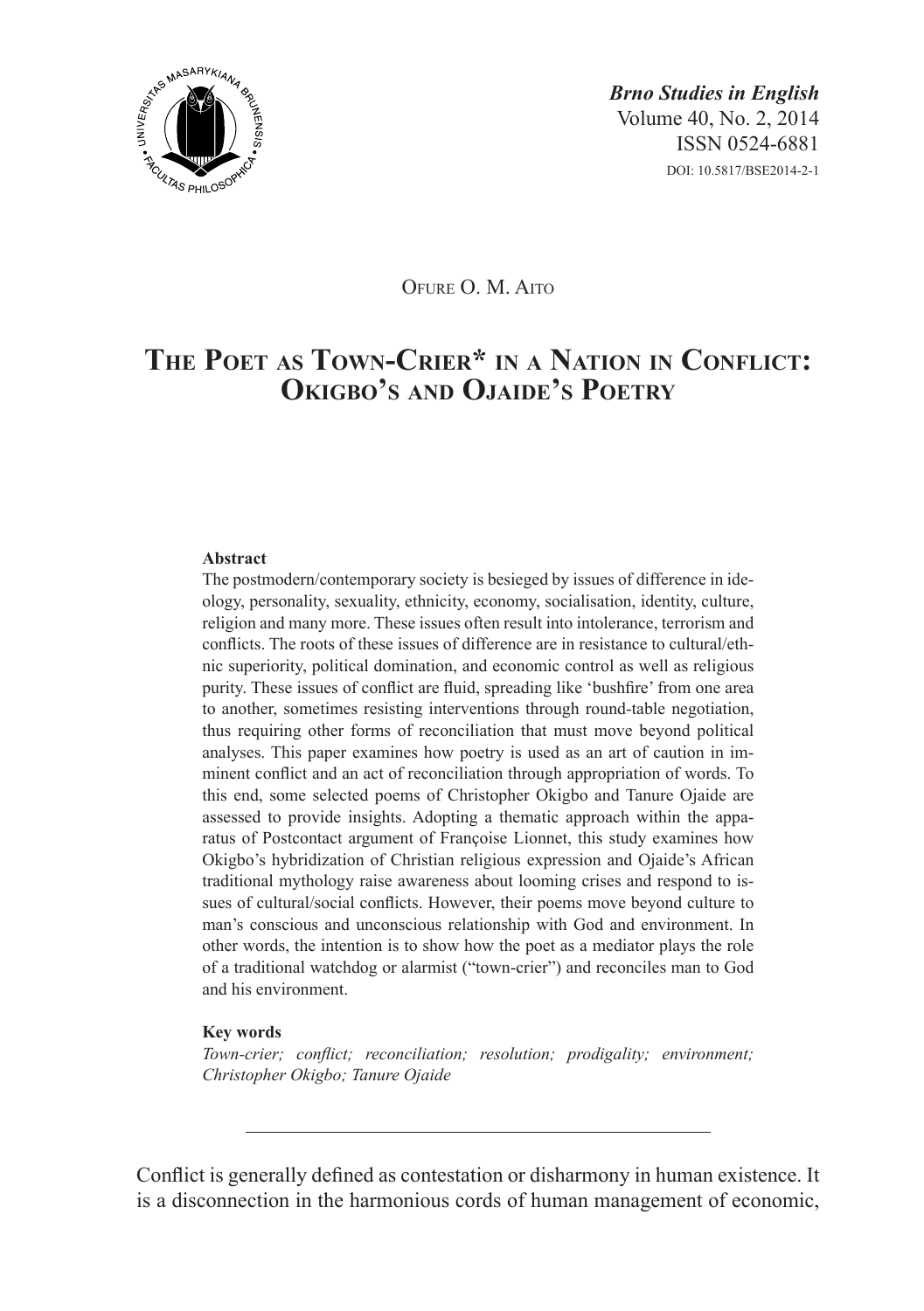social, religious and cultural identities. Man is always in conflict with the self, others and with and within his environment. Conflicts are thus inevitable in any human society where material and social resources are unequally distributed and inequity is resonant in the cultural and political relationship among people. This is the case in societies where hyper-technological advancement sometimes leads to inequity and only advances the interest of a dominant group, and at other times becomes the trope for global understanding. Every nation of the world documents stories of conflict, which sometimes become plots in literary imagination. Man and society have always been in conflict from creation stories to civilization and Enlightenment era: imperialist invasion and domination. In fact, one major factor responsible for conflict is the fear of domination that draws out the notions of contestation and resistance. The post-independent Africa, particularly Nigeria, is an example. The country, Nigeria, is currently plagued by multidimensional issues generated by intra and inter-states conflicts: an unstable socio-political structure, religious intolerance (for instance, the current Bokoharam<sup>1</sup> insurgence in the north-east of Nigeria that has held in captive almost three hundred schools girls under the aegis of resistance to western education and civilization for girls and has killed and maimed thousands of Nigerians) and inter-fractional conflicts among the three major ethnic groups that often detonate the "thunder" or dynamite of political violence, and inequitable distribution of resources, particularly in the south-south region, known as the Niger Delta. These various conflicts often result in violence: loss of lives and properties and stagnation in human and natural/societal development policy. Yet, Nigerian peoples are always careful in handling different dimensions of dissent to ensure the survival of the society. This care is indicated in the strategies of conflict management and resolution.

These issues of conflict have also become plots for literary expressions in postcolonial Nigeria. African writers, particularly Nigerian writers/poets are always in the forefront as avant-gardes of change using literary arts to challenge postcolonial national and cultural issues, such as oppression and internal and external conflicts. National and ethnic issues of conflict are deployed pragmatically and artistically as consciousness-raising narratives for the purpose of harmony and peace through resolution. Literature, therefore, didactically acts as an arbiter of justice through non-violent resistance and resolution using poetry as means for the purpose of peace, harmony and co-existence. The poet employs his artistic talent and consciousness to create awareness either to avert conflict or reconcile people enmeshed in conflicts. The poet's creativity is seen as the vehicle through which layers of differences, distrust, oppression and fear are shredded and the boundaries of limitation reconstructed.

This paper focuses on the use of words in poetic form for healing, moralizing, resistance and reconciliation guided by post-contact argument of Martin Japtok (1998: ix). Post-colonialism as a theory and period marker has been engaged in critical assessment of literary texts produced in countries and cultures that have come into contact with the Western imperialist mission. However, its interrogation based on existing colonial structure is questioned in the face of post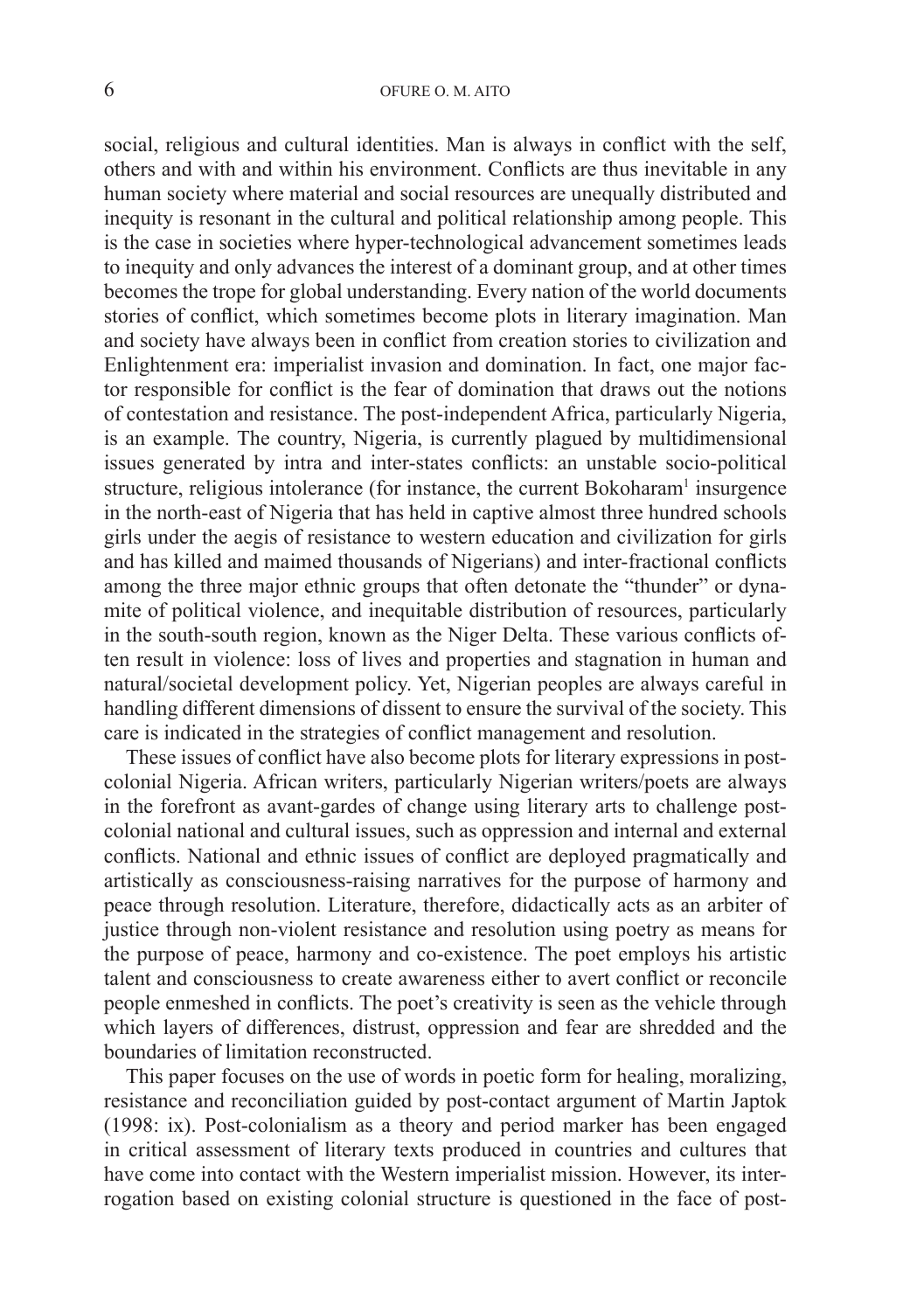independence challenges. Post-colonialism, in Edward Said's *Orientalism* (1978: 83), focuses on correcting the colonizer's invented false images, myths and other (mis)representations of the Third World in stereotypical images to conveniently justify Western exploitation and domination of Eastern and Middle Eastern cultures and people.Homi Bhabha (1994: 50) also shows how certain cultures (mis) represent other cultures, thereby extending their political and social domination in the modern world order. Post-colonial theory recognizes the cultural identity in colonized societies and deals with the danger of developing a national identity after colonial rule; the ways in which writers articulate and celebrate their colonialism via images of the colonized as a perpetually inferior people, society and cultures. Nonetheless, many critics have expressed concerns about the authenticity of this theory in addressing the binary opposition structures of superiority versus inferiority of cultures and peoples. Critics like Kwame Anthony Appiah (1997: 420), have further questioned the term post-colonialism and argued that it is frequently misunderstood as a temporal concept about the time after colonialism or following the politically-determined Independence Day when a country breaks away from its governance by another state. To Appiah, it is an engagement and contestation with the colonialist's discourses, power structures and social hierarchies. It is, thus, the colonized reply to the colonizer's legacy by *writing back to the centre,* when the indigenous peoples write their own histories and legacies using the colonizer's language. The theory, however, addresses matters of identity, gender, race, and ethnicity and the challenges of developing a postcolonial identity.

Martin Japtok (1998: x) in the "Introduction" to his collection of essays builds upon the argument about the meaning of post-colonialism and its authenticity by re-examining its advantages in the present war-torn independent African nations that are weighted by historical and cultural differences and conflicts, despite the imaginary sense of geographical unity.Japtok questions the significance of independence or post-colonialism: is it a new, possibly invidious form of perpetuating Western hegemony through relating all "peripheries" to a "centre" like the spokes of a wheel, thus, constricting the ability to interact with one another as long as change is focused on the West? These issues may be paramount in Okigbo's and Tanure's poems, which represent anti-imperialist attitudes in the face of national conflicts, internecine ethnic war, terrorism, negotiation and transformation that trailed post-colonial Africa, especially Nigeria, where attention is focused on the West for resolution. In his attempt to answer back the questions of post-independence and post-colonial tag and the implications, Japtok adopts Françoise Lionnet's (1995) alternative proposal to postcolonialism which is "postcontact". Lionnet's interrogation infers that the "post" in postcolonialism implies more than the static periodization after colonialism:

In fact, I find it useful to think of "postcoloniality" in terms of "postcontact": that is as a condition that exists within, and thus contests and resists the colonial moment, itself with its ideology of domination. (1995: 4)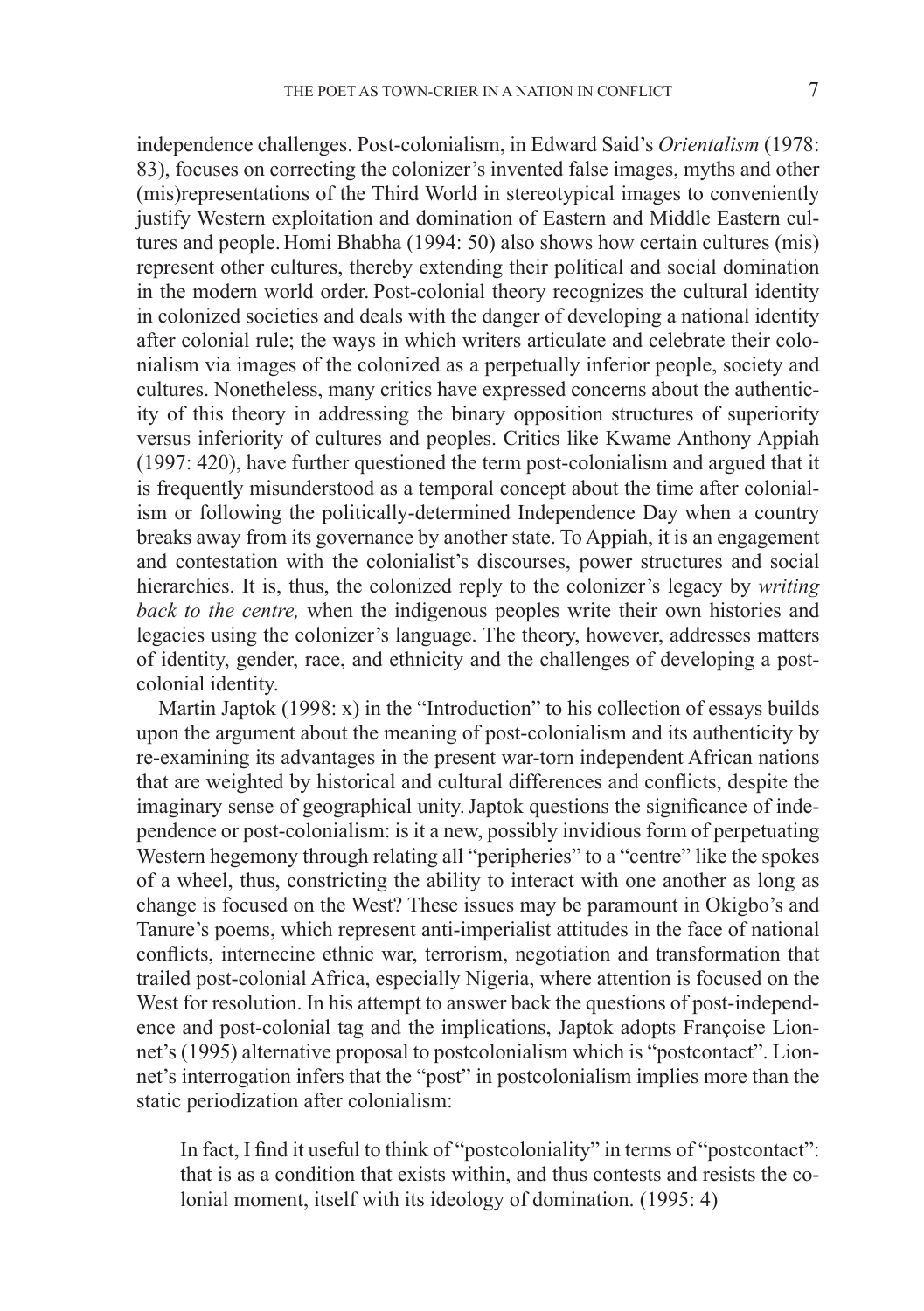Since to many, postcoloniality defies specific answers, it has become a theoretical adoption to understanding the contest between the colonizers and the colonized as well as the continued imperialist domination by the West and by African leaders. It is an interrogative approach to the spin-offs of colonialism and postindependence African leadership system in order to analyse the "truth" and the meaning of independence. In this essay, the "postcontact" submission of Martin Japtok to postcoloniality as before and after postcontact as an inter-changed for postcoloniality will be constantly referred to in the critical examination of the post-independence disconnection in Nigerian and the place of poetry in conflict resolution.

In order to depict the significance of poetry to reconciliation, two Nigerian poets of different post-independent historical experiences are examined: Christopher Okigbo and Tanure Ojaide. These poets are committed "town-criers" who harness the relationship between art, ideology and social consciousness to articulate the prevalent conflicts in post-contact Nigeria. My task is to examine how these poets act both as town-criers and mediators who diagnose the past and the present and effects there from a prognosis of the future through conflict resolution or conflict management.

According to Campbell S. Momoh (2005: 1), conflict management is, ontologically, a law of nature while conflict resolution is existentially subject to the law of living. The law of nature is general, stronger and superior to the law of living which is specific. But the existential law is in itself derived from ontological law. Life derives its essence from nature. This implies that man depends on Nature and yet is always in conflict with Nature and for there to be conflict resolution there must conflict management.

"Conflict" thus has both dictionary and 'intellectual' definitions. The Merriam Webster Online dictionary defines it as a hostile encounter, antagonism, fight, battle, a clash or sharp disagreement as between ideas, interests, or purposes. Nelson-Jones (2005: 1) identifies the following emphasis in the dictionary meaning of conflict: "fight" "struggle", "antagonism", and "sharp disagreement". It is often noted that defining conflict as concept is a tedious undertaking in academic scholarship. However, Gerald L. Wilson and Michael S. Hanna in the book *Group in Conflict: Leadership and Participation in Small Groups* braved a definition as "a struggle involving opposing ideas, values and or limited resources" (1). But this definition has been queried by critics. Campbell Momoh offers an alternative and more elastic approach/view to conflict:

A situation where an individual quarrels with himself because there is no visible, physical external factor to hold responsible for the agony of internal conflict. (3)

Conflict is internal/external, physical/spiritual or private/public. It characterizes the dynamics of human interaction. The notion of the individual is elastically stretched to include communities, race, ethnic groups or even a country. Mo-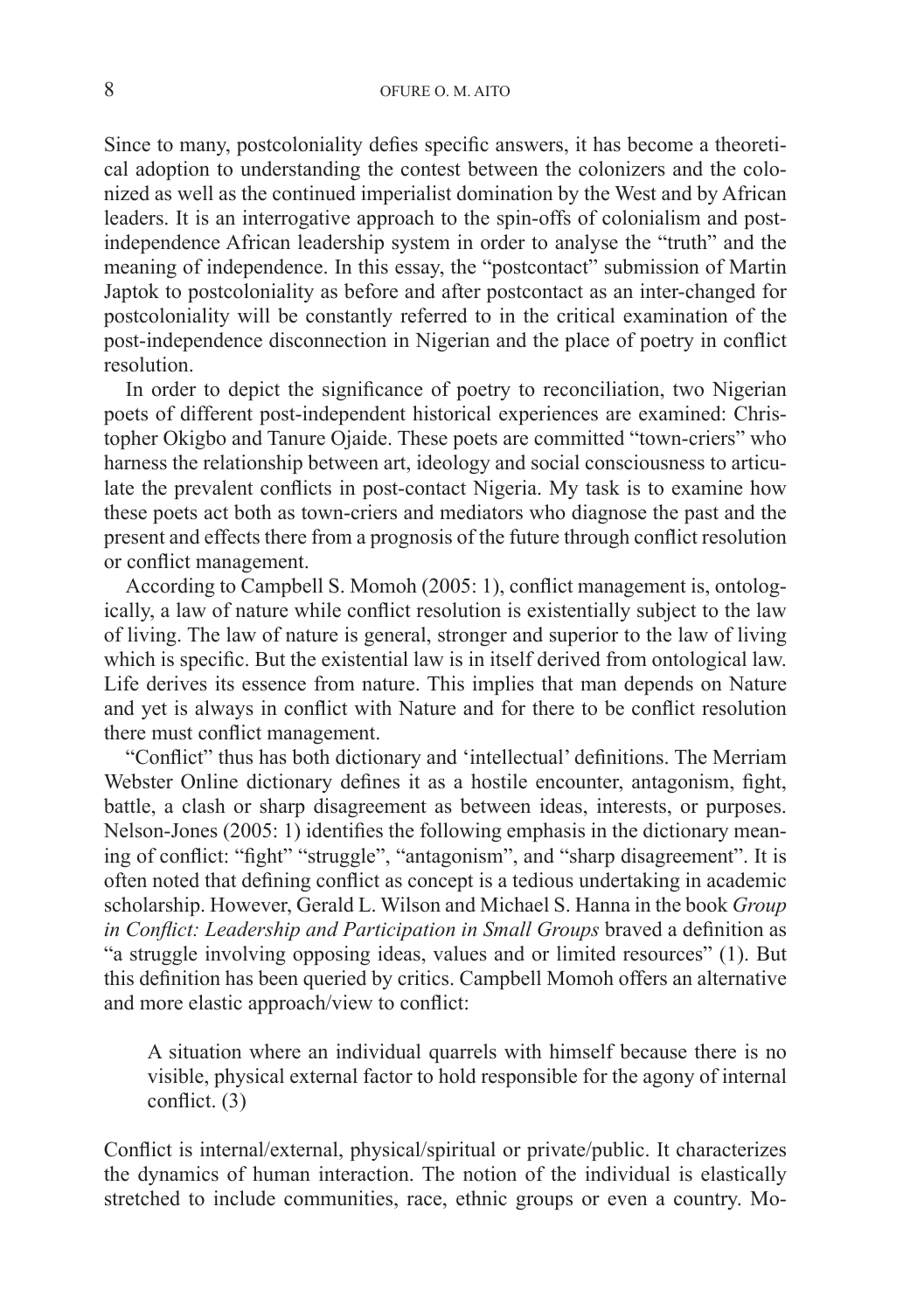moh's definition is derived from the fact that conflict is not passive but produces responses that may be violent, either verbal or physical, and sometimes effects positive dimensions to societal development.

Indeed and oftentimes, the reaction to conflict leaves a chain of responses that become unmanageable or uncontrollable. It starts as a "sharp disagreement" to an oppressive motive and ends up in a violent struggle or a fight if not immediately managed or resolved. It is for this reason that several intellectuals and groups/activists like Ada Aharoni and the "Peace Culture through Poetry" of IFLAC 2004 in Beijing seek conflict management or resolution through peace poems. Poetry as a vehicle of reconciliation is diagnostic, in that it creates platforms for management and resolution of sharp disagreement, dissent, contestation or struggle. The term "conflict management" in this sense implies that oppression/opposition, dissent/struggle is a reality, which man must strive to identify, manage and contain. It is in some ways a move towards conflict resolution. However, both concepts – conflict management and conflict resolution – are factors of contestation and dependent on each other.

The nature and functions of poetry are such that it is a means of historical documentation, poetic truths, socio-cultural consciousness, or an expression of religious experience, a healing balm and/or a mediation or a medium of reconciliation during opposition/struggle, fight or disharmony. However, it is noted that the function of poetry is determined by the circumstances of conflict in a particular society. This notion is anchored on the Aristotelian position that society itself is political since it involves the organisation and the government of men. Emmanuel Obiechina (1988: 8) asserts therefore that "all African writing is at once a literary piece, a social protest and a medium of political re-assertion". The assertion tends to explain why Frank Mowah (2005: 99) sees Modern African poetry as "a product of conflict, political schisms and experiences which have characterized the African world since the coming of the Europeans in the sixteenth century". As a product of various unpalatable socio-political, religious and economic experiences in the continent, (African) poetry becomes a responsorial subject of oppressive mechanism: its thematic commitment is laced with resistance, negotiation and resolution tendencies.

Resistance is the major focus of African poetry and the result of oppression and the attendant "struggle" or "disharmony" caused by communal, ethnic, political or religious disaffection or discrimination. Oppression and resistance are two inseparable dialectic phenomena, which presuppose forms of subjugation expressed in form of abuse, calamity, cruelty, hardship, suffering, violence and tyranny unleashed on human person/society as against ideal social, economic and political conditions. Osami Dumbi (2003: 35) views oppression as a form of social subjugation of man to an undesirable condition. He adds that "since man has innate desire for happiness, resistance remains a constant dialectic to conflict/ oppression".

Resistance and negotiation become inevitable with the manifestations of oppression, demanding various forms of management and resolution – ideological,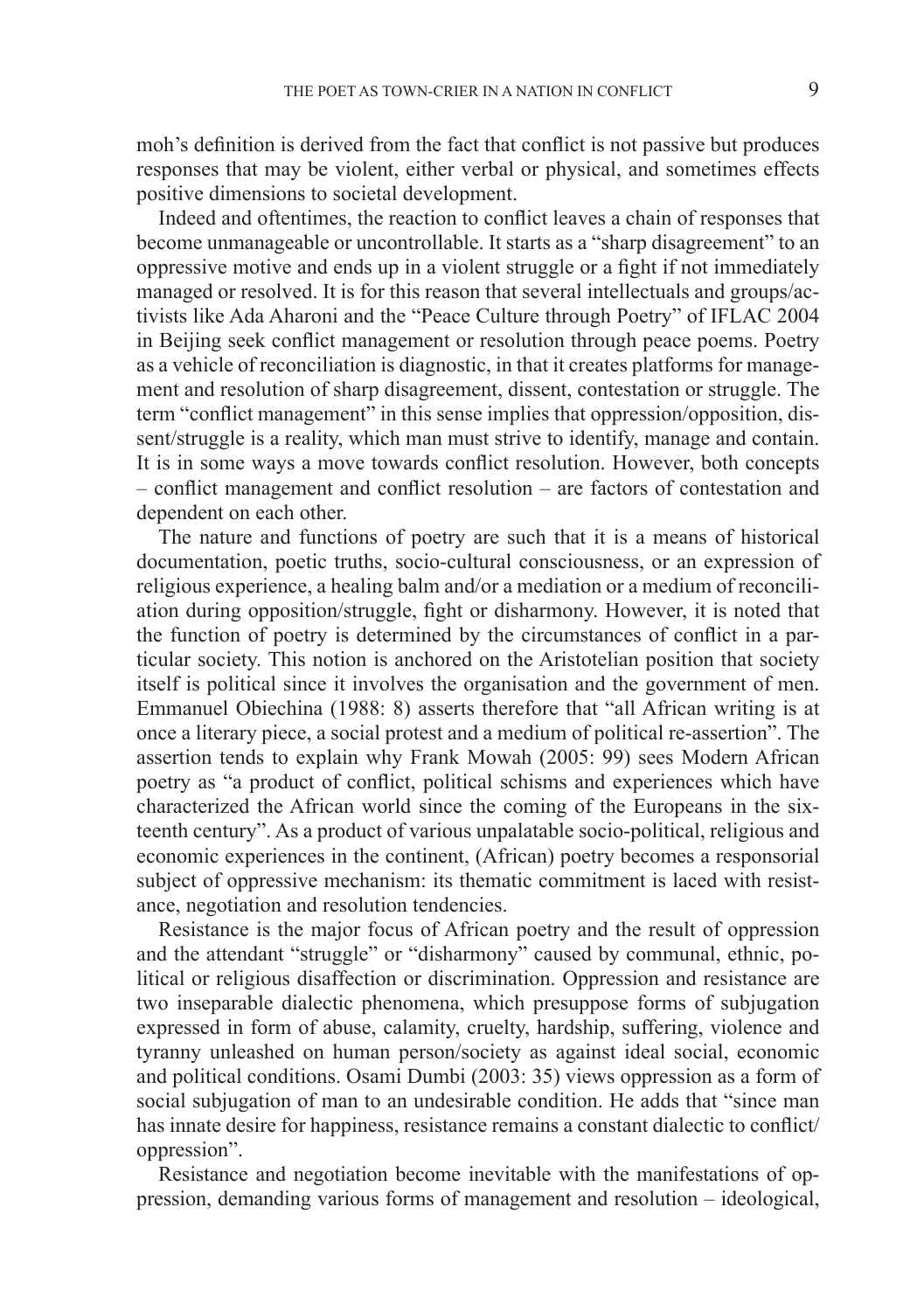psychological or reconciliatory. However, the proportion of conflict tends to determine the level of or approach to resistance and resolution. Often the degree of resistance may take on or incite violence that requires negotiation. In recent times, resolution by negotiation has become the strategy in the conflict project as the case of the Niger Delta crises in Nigeria: a resistance to the age-long ethnic and economic oppression. The resolution of the crisis has entailed cash negotiation, kidnapping, militant offensive, round-table and public dialogue, such as the Niger-Delta Truth and Reconciliation Commission in 2008. Unfortunately, the terror unleashed by this crisis is beyond the palliative efforts that include a ministry of Niger-Delta to replace Niger-Delta Development Commission (NDDC). Niger-Delta conflict is one of the numerous issues in the country, which result from economic impoverishment, political imbalances, environmental degradation and ethnic/religious intolerance. The issues in Nigeria since independence and the Niger-Delta have indeed preoccupied writers, particularly poets (towncriers) like late Ken Saro-Wiwa, who was murdered for speaking and writing against the oppressive treatment of the oil-rich south-south Niger-Delta people in 1996. These activist poets use their poems as vehicles of awareness, negotiation, resolution and reconciliation between communities and individuals. Describing the Niger-Delta conflict, David Dafinone (2007: 4) explains that:

The Niger-Delta people vehemently oppose being colonized by few Nigerians who have captured the instrument of power for their interests. As long as the government continues to alienate the people from their land and usurp their right without due process, the government cannot be seen to be democratic as it does not take into consideration the principles of corporate governances, which involves freedom of choice, rule of law, transparency, accountability, probity, equity and justice. Our stand on this issue is not in the context of breaking from the Nigerian federation or excluding other non-oil producing areas from benefiting from the proceeds from oil export and production. Rather, we dose in recognition of the natural endowments, namely, minerals, forest, and water of the other states of the federation and insist on the ownership and rights of the individuals, families, communities and the state over natural resourced for the greater well-being of the people, the government and society.

This candid assessment of the post-colonial Nigerian people indicates that Nigerians do not struggle merely for ideological reasons but for peace, material benefits and a better management of resources and power control for social development.

In as much as conflict as a result of oppression is political, the resistance or violent response in Nigerian society is the same. Each process is a result of oppression – conflict and resistance. As observed by Ngugi Wa Thiong'O (1972), "imperialism is a total phenomenon – an economic, a political and cultural phenomenon – so its impact on the people tends to be all embracing". He adds that "we can say that the struggle against imperialism is also total, it is political and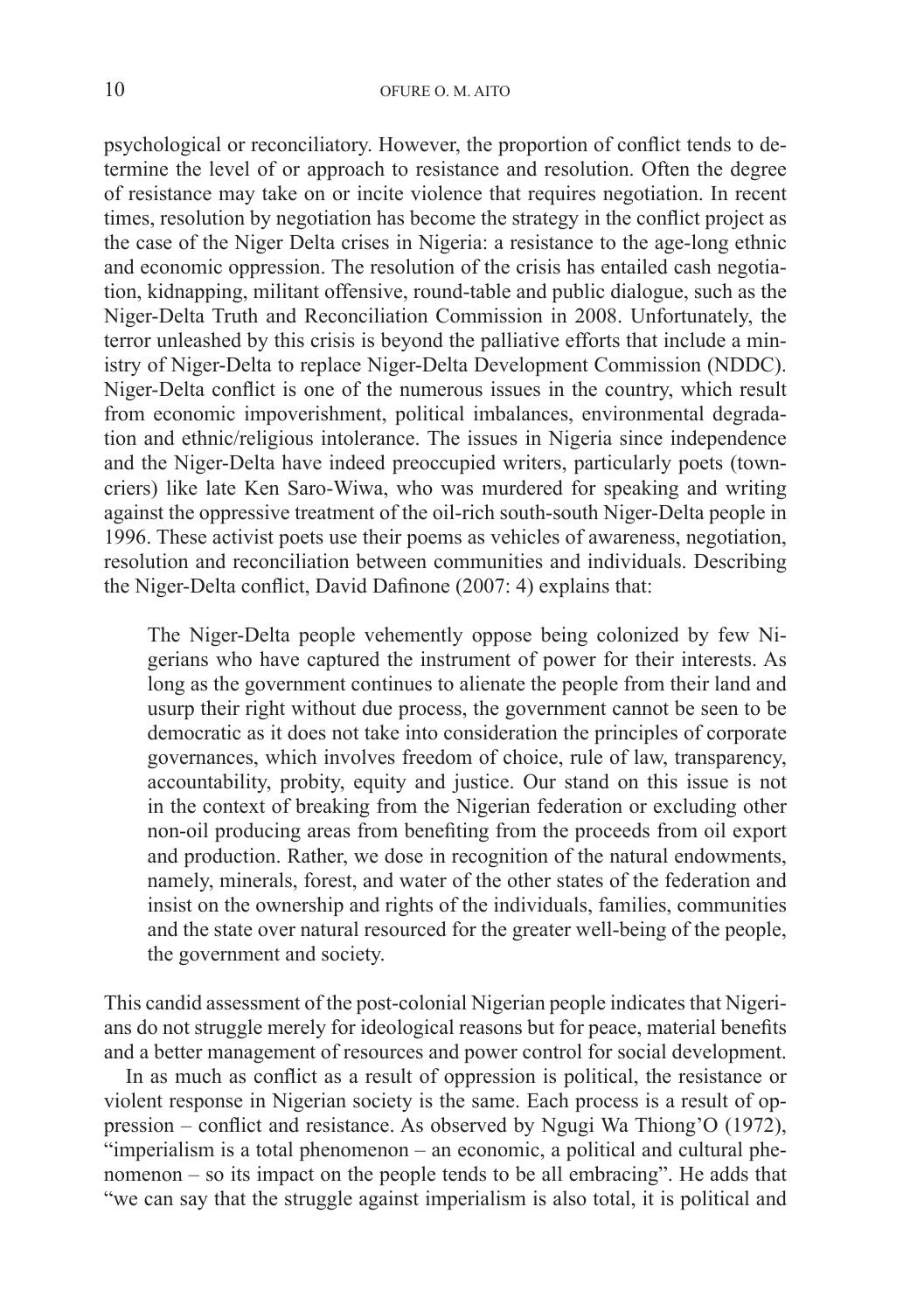it is also cultural" (367–9). Ngugi emphasizes the need to see writing in this context. This statement indeed finds relevance in the struggle for political and economic emancipation that is taking place all over Africa as a result of bad and corrupt governance. Typical examples are the current political crises in Zimbabwe, Sudan, Rwanda and several countries in North Africa that have left untold hardship on the citizenry. It would not be wrong on this basis to concur that African literary culture has always been combative, capturing the political, cultural and economic conflicts of the modern day Africa. Indeed, it is a protest literary culture that attempts to resolve conflicts by literary resistance, reconciliation negotiation.

The thesis is that Nigerian poetry is resistant in nature; a literary piece for bridging the gap between the rich and the poor, a social protest and/or a medium of resolution and peace; that the poets are "town-criers" or mediators, playing messianic roles by articualting hope and aspiration: a prognosis for future development.

# **Conflicts and Resistance Culture in Modern Nigerian Poetry**

According to Aristotle, in his *Poetics* (2013: 23), poetry is a representation of men in action, an imitation of life and reality captured in mimetic and pragmatic contexts. The pragmatic nature, however, becomes the focal interest of Plato in his rules of poetry in *The Republic* (in M. H Abrams' Orientation of Critical Theories 1984: 4–23) – matter, manner and appeal to imagination. In contemporary literature, the mimetic and expressive nature of poetry is not as predominant as the pragmatic implications of the genre, considering the various issues it addresses in a particular society. Its expressive or mimetic nature often results in pragmatism. It is on these bases that poetry is viewed as a product of conflict, political schisms and experiences that enables self-expression, self-fulfilment and maximum self-realisation under poetic licence. Resistance is thus woven around resolution in modern Nigerian poetry. The poet sees his art as a medium of sustaining a community and its institutions, and this he does by drawing upon oral tradition for castigating social vices.

Modern Nigerian poetry is a literary trend that is defined by interest in national conflicts as they affect individuals and communities. Post-contact poetry is used as an art of resistance or a weapon to challenge "hydra-headed" hypertechnologically driven conflicts of the modern times. Their responsibility moves beyond returning a nation to her past glory of Négritude ideology, but also steering the post-independent society in a post-deconstructionist manner on a right course in the mirage of challenges and creating platforms for development. Part of such challenges include corruption, ostentatious life style, issues of development like borders and boundaries (an instance is the secession of Bakassi to Cameroon in August, 2008), ethnic conflicts (a prevalent issue in Nigeria between the three major ethnic groups) and class/economic domination (expressed in the Niger-Delta militancy over land degradation and oil exploitation) and sectarian/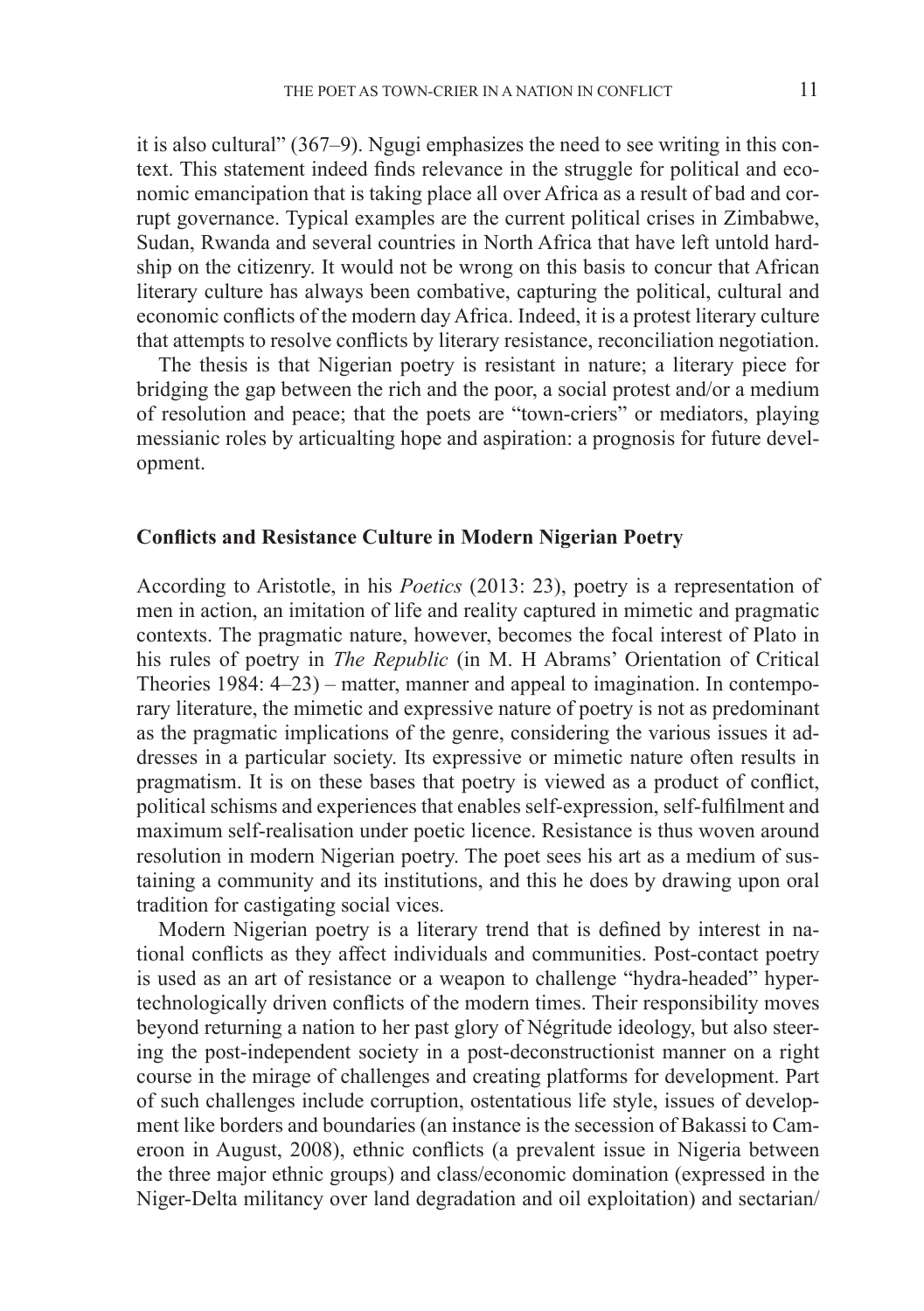religious conflict that enable internecine war (like the terrorist violence of Bokoharam, a contemporary challenge in the Northern region of Nigeria that seem to have defiled resolution since 2009). But the major challenge confronting Nigeria and stagnating international investment is the Niger-Delta oil crisis (the acts of militancy and kidnapping), the conundrum among political parties, and more recently, the "Bokoharam" terrorism.

However, through obscurity, fragmentation and allusiveness of style, the modern poets, such as J. P. Clark, Kofi Awoonor, Lenrie Peters, Dennis Brutus, Wole Soyinka, Christopher Okigbo, Tanure Ojaide, Odia Ofeimum, Akeem Lasisi, Segun Adekoya and many others have become the indigenous "town criers", who continually resolve oppression, struggle/violence through their thematic commitment to national development. Their poems are sometimes lamentations of the loss of cultural and moral values and identity. Poetry is thus an institutionalized vehicle for conflict resolution, bordering on resistance, although non-violent in the spirit of Martin Luther King Jr.'s non-violent political ideology, sometimes inciting and at other time negotiating or reconciling by foregrounding language to capture mood, atmosphere and attitude.

# **The Prodigal Town-crier: Christopher Okigbo's Poetry of Mediation by Negotiation**

Christopher Okigbo (1930–1967) is an African foremost transnational modernist poet of post-independent Nigeria. His poems are diagnostic, traditional, archetypal, religious and political, yet self-expressive and pragmatic. His poetry is mediating, reconciling and promoting positive/cultural consciousness through language that ensures development and peaceful co-existence. Okigbo's claim to poetic greatness rests on five main factors, namely: his all-inclusive multicultural sensibility: his mythopoeic imagination: his fusion of ritual seriousness into the praxis of his poetry: his mastery fusion of a wide diversity of poetic modes from traditions across the world and his all-encompassing vision of reality – the phenomenal and the imaginative – in the fortunes of his poet-hero, the prodigal. Through the prodigal, the poet constructs a complex fable of man's perennial quest for fulfilment in cycles of poems which, though written and published separately, are organically related.

Running through, and unifying, all these dimensions, of his poetry is his overriding concern with the ideals of the open society, decolonization of the mind, cultural freedom, human rights and civil liberties, security of life and property. These are clearly manifest in his consistent references to events of the day and further culminate directly in his involvement in the Biafra War, which costs his life in August, 1967.

According to Romanus Egudu (1977: 4), Okigbo as an individual is a man of two worship systems – the Roman Catholic and indigenous worship of Idols, the river god in Ojooto, his birth place. The personal experience in his religious ex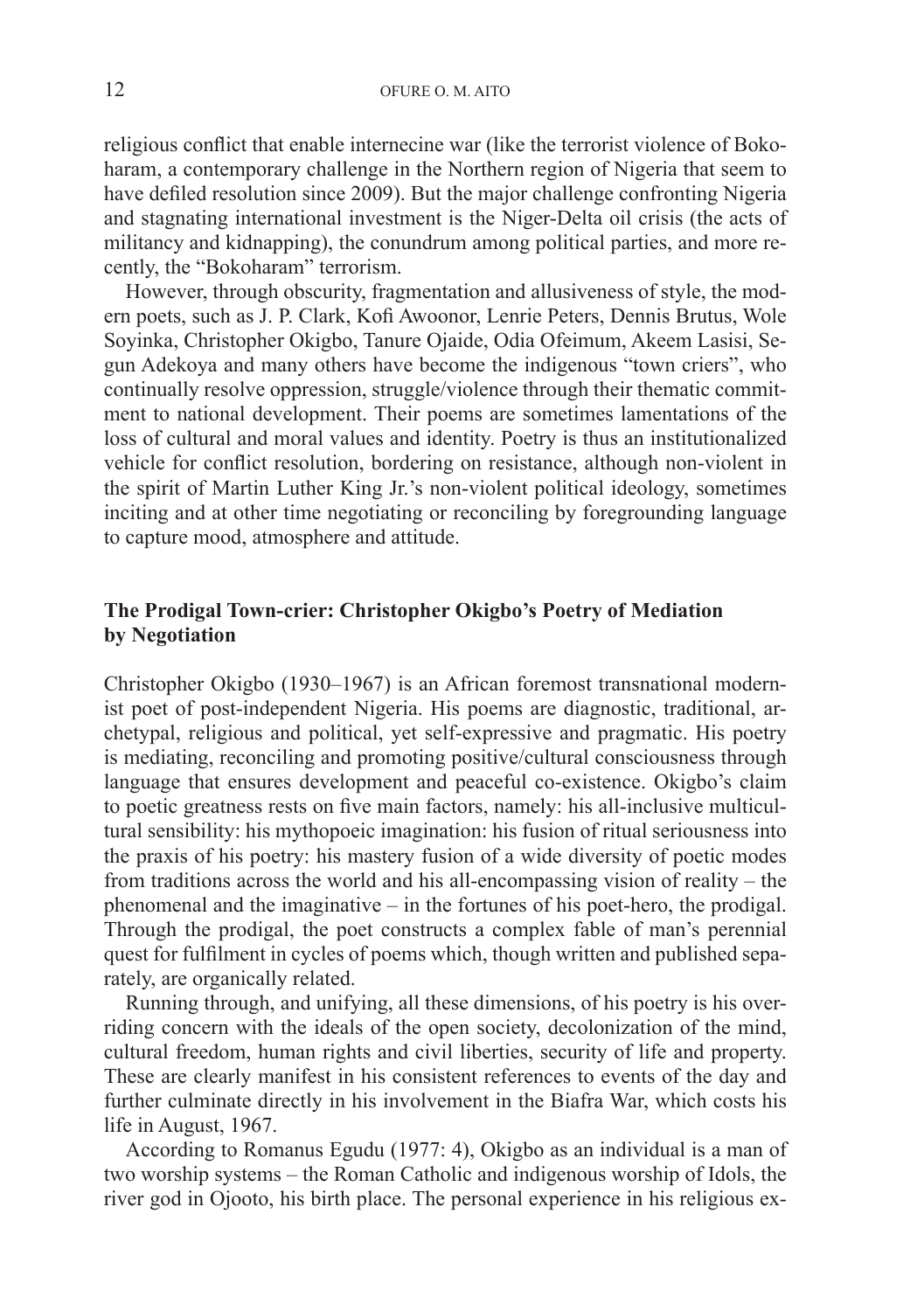posure is captured in his poems which address issues of cultural identity in postindependent Nigeria. It will be interesting to note that many Nigerians and in fact African creative writers often interpret socio-cultural and political conflicts from a religious perspective: whether orthodox or indigenous.

This is a sterling quality in Christopher Okigbo's poetry, which approaches socio-cultural conflicts of post-independence in two orders: Christian worship and indigenous system of worship; Afrocentricism versus Eurocentricism, that is, interpreting and promoting cultural nativity by using the Western modes. His thematic focus is the challenges of transition to post-colonial system and the attendant conflict of being an independent nation, yet his issues border on resistance, sometimes prophetic, but negotiating socio-cultural and political reawakening based on his poetic posture and techniques. He is often regarded as a prodigal poet, who laments the dearth in the worship of indigenous faith. His poems are structured into three major themes: religious, social and political interests (Egudu 1977: 5). Each interest is a mediation and negotiation for personal and societal resolutions. However, his religious poems are unconscious/conscious use of style and techniques to attain personal therapy. He calls upon the mythic elements – rituals, nature and oral tradition as well as creates archetypes in order to resolve personal and societal conflicts.

In his collection, *Labyrinth, with Path of Thunder* (1971) published after his death which occurred as a result of his involvement in the Biafran war of 1967, connotes crossroads and thunder. His other collections of poems include *Heavensgate* (1962), and *Limits* (1962). Each poetic collection is a prodigal diagnosis of causes of political, cultural and socio-religious conflicts and resolutions.

Okigbo's poetry epitomizes the age-long wisdom that literature is a powerful, socially transformative force. His poetry not only mirrors the socio-cultural and historical realities of his time but a complex of prophetic visions rooted in these realities. As a prophetic town-crier, he draws upon the prodigal concept of the Christian synoptic parable of the gospel of St. Luke. This parable deals with the repentance of a recalcitrant son and it finds relevance in his literary creativity. The prodigal concept is one of his multiplex subtexts that view the socio-political and religious developments in Nigeria at a time of rapid global consciousness. Considering Okigbo's background exposure to Western culture and religion, his poems openly yearn for a rediscovery of values and ideals, which have been sadly obscured by colonialism and post-independence entrenchment of militarism, one-party dictatorships, sham democracies without democrats. His vision of realities reflects the contemporary neglect of the rule of law, contempt for human rights, endemic political crises and senseless and wasteful wars; ethnic cleansing and other recurrent cycles of tragic loss of human life.

Prodigality as a concept is a biblical anecdote of a son's economic indiscretion against the frugal culture of the Jews, the tribal reference of the narrative, the repentance of the son and the forgiveness of the father. The parable of the prodigal son has been subjected to literary and theoretic interpretations, moving it beyond religion to morality and interrelation between God and man. According to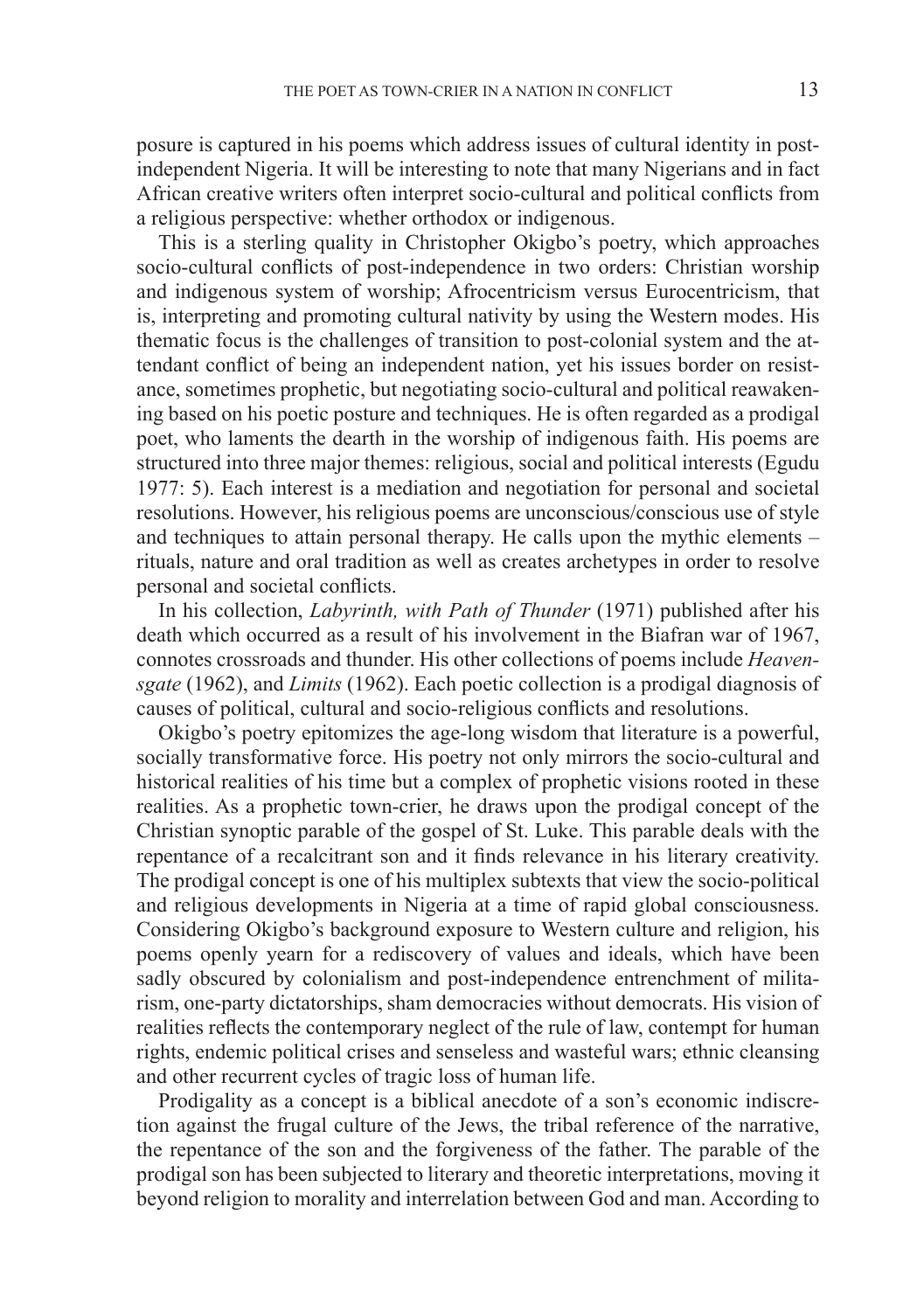Martin-Lloyd Jones (2005) in his sermon on "The Parable of The Prodigal Son", prodigality is the most popular of Christ's tales which has inspired and been subjected to multitudinous interpretations.

The synoptic parable embodies a universal moral that gives it instant, unreserved endorsement across cultures as a pedagogical instrument. Although deeply rooted in Jewish ethos, it reveals the forgiving and reconciling nature of God. The story focuses on an economic frugality but then, it goes beyond that to establish the contrast between God and man in the management of resources and conflicts. It deposits the characteristic nature of man on economic management and personal conflict resolution.

Okigbo as a town-crier demonstrates this nature in negotiating for reconciliation in his poetry of personal and societal therapy. The prodigality in his religious poems effect more universal meaning to include the characteristic nature of man in his social relations: internal conflicts, political dissention and socio-cultural differences in issues that define man, and yet create internal and external conflicts in him. It deposits a poet's conscious awareness of his environment and his commitment to effecting transformation and development. His poems are subjected to religious interpretations because of his ability to develop archetypes in the form of "idoto" (a river god worshipped in Ojoto, Eastern part of Nigeria) in order to capture archetypal experiences. However, within the religious themes are moral experiences and individual behaviour of the personage. Thus, what is called religious is mere acknowledgement of the poetry's intensity and ability to reflect profundity in the exploration of individual's sensibility as it evolved in a ferment compounded out of the confrontation between traditional interests and modernity. His language is ritualistic, drawn from Christian mode of worship and traditional ritual worship of Idoto. But these external resources are used to represent the personage's journey into his inner and outer self for both personal and public resolution. As earlier stated in my introduction, it is only internal/personal therapy and resolution of conflicts that can ensure the external/environmental reconciliation. (This is illustrated in the public outcry for reparation or secession forty-one years after Biafran war in 2007, and The Truth and Reconciliation Commission of 2008 set up to reconcile victims of the Niger-Delta environmental degradation.)

Thus, in as much as his poetry has a powerful impact that connotes religiosity, his poetry is mainly an exploitation of language for secular purpose – the recognition of development of personal or societal identity, unity and peace. In Darthorne's opinion (1982: 19) every word in Okigbo's poetry has an almost telegraphic precision about it as well as associations that belong to the encyclopaedia of the poetic experience.

In one of his earliest poems, a part of a larger cycle, the poet demonstrates this telegraphic nature of language:

The moon has ascended between us Between two pines That bow to each other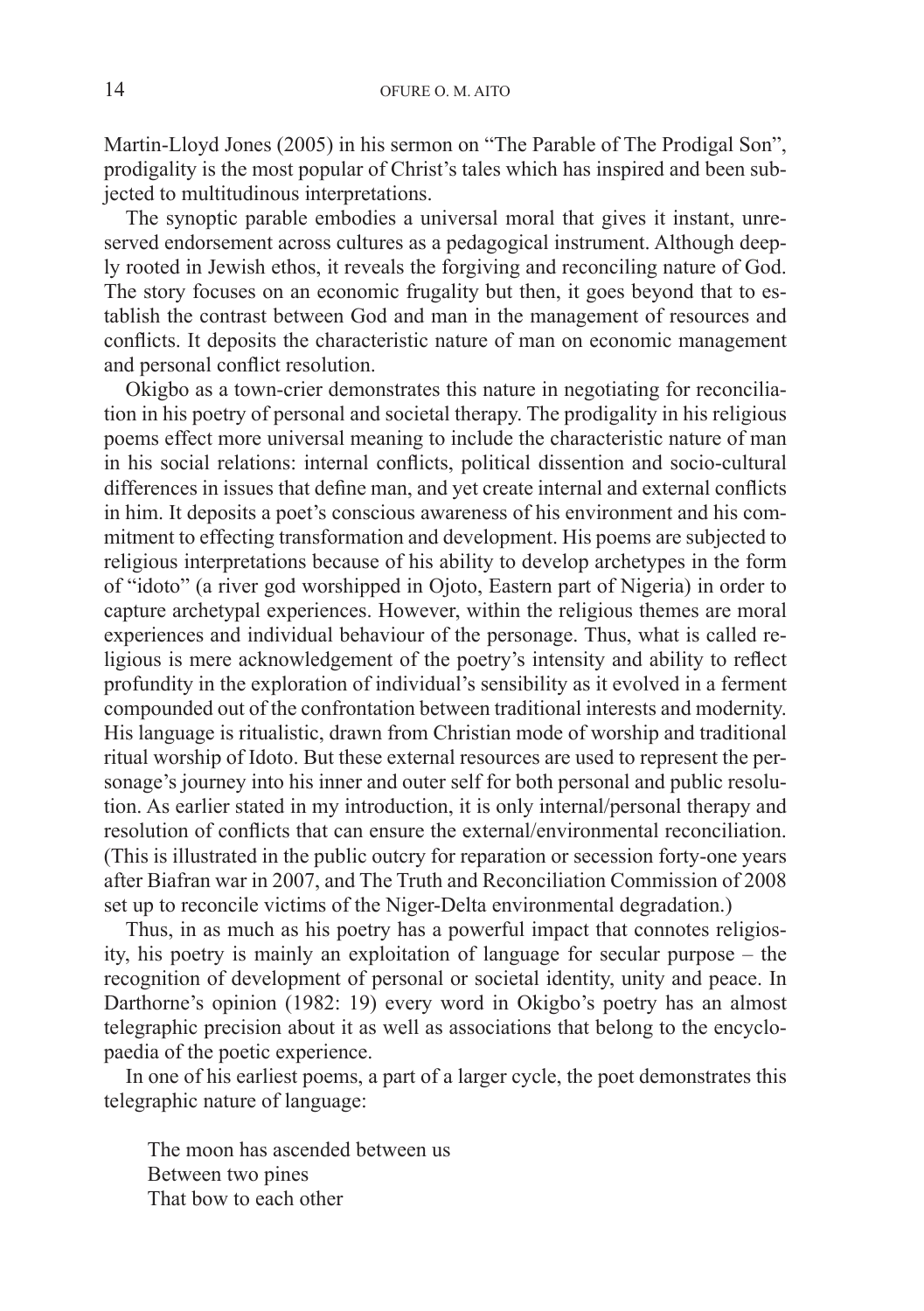Love with the moon has ascended Has fed on our solitary stems And we are now shadows That cling to each other But kiss the air only (*Modern Poetry from Africa*, 1963)

Darthorne interprets this poem as the anguish and spiritual inspiration of two lovers. 'Between' in the poem indicates a visual reason for emphasizing the separation. However, the meaning goes beyond human separation in a ritualistic re-enactment of a folk-belief in the manner in which sky and earth become separated, yet ironically, often in conflict and harmony. The ritual re-enactment connotes tragedy in the act of separation with the word 'pines' while the 'us' in the 'between' indicate two people or phenomena. As a religious poem, it agonizes over the separation between man and God with hell impeding between the two beings as a result of differences. The separation of man is his own making creating darkness ('moon') around him due to his worship of 'false' gods that have eroded the truth from him.

Most of Okigbo's poems have religious references and spiritual quests and like T. S. Eliot, Okigbo is concerned with the wastefulness of human life and the perennial quest of man for fulfilment that preoccupy the modernist tradition. As a modern poet, he is caught between the devaluation of the indigenous religion/ culture and the conformity to the western religion/culture. The efforts of the early Christian missionaries are directed at estranging the native from their indigenous system of worship and "planting" in them imported faith. Christopher Okigbo thus sees himself as a prodigal who has left home religion for the new faith and at a moment of maturity comes to the realisation of a gap created by his absence. This explains his satirical attitude to Christianity. And to express his gradual maturity, his poems reflect different phases of religious conflicts, and growing levels of experiences. He focuses on reconciling himself to his indigenous identity in a kind of therapy that at the end of his collections in *Labyrinths* he gradually transports this personal therapy into a futuristic prognosis – a public therapy and resolution. There is a foregrounding in the cycle of season within the structure of his poems while reflecting the psychic residue of his past which, he recalls in the river goddess – *Idoto* worship. In other words, his reconciliatory therapy to his indigenous identity creates intuitiveness about his environment and the political trends that are gathering thunder or moving on the "paths of thunder".

In *Heavensgate* (1962), "The passage" is a poem that ushers in flow and thoughts (direction).

Before you mother Idoto, naked I stand; Before your watery presence, a prodigal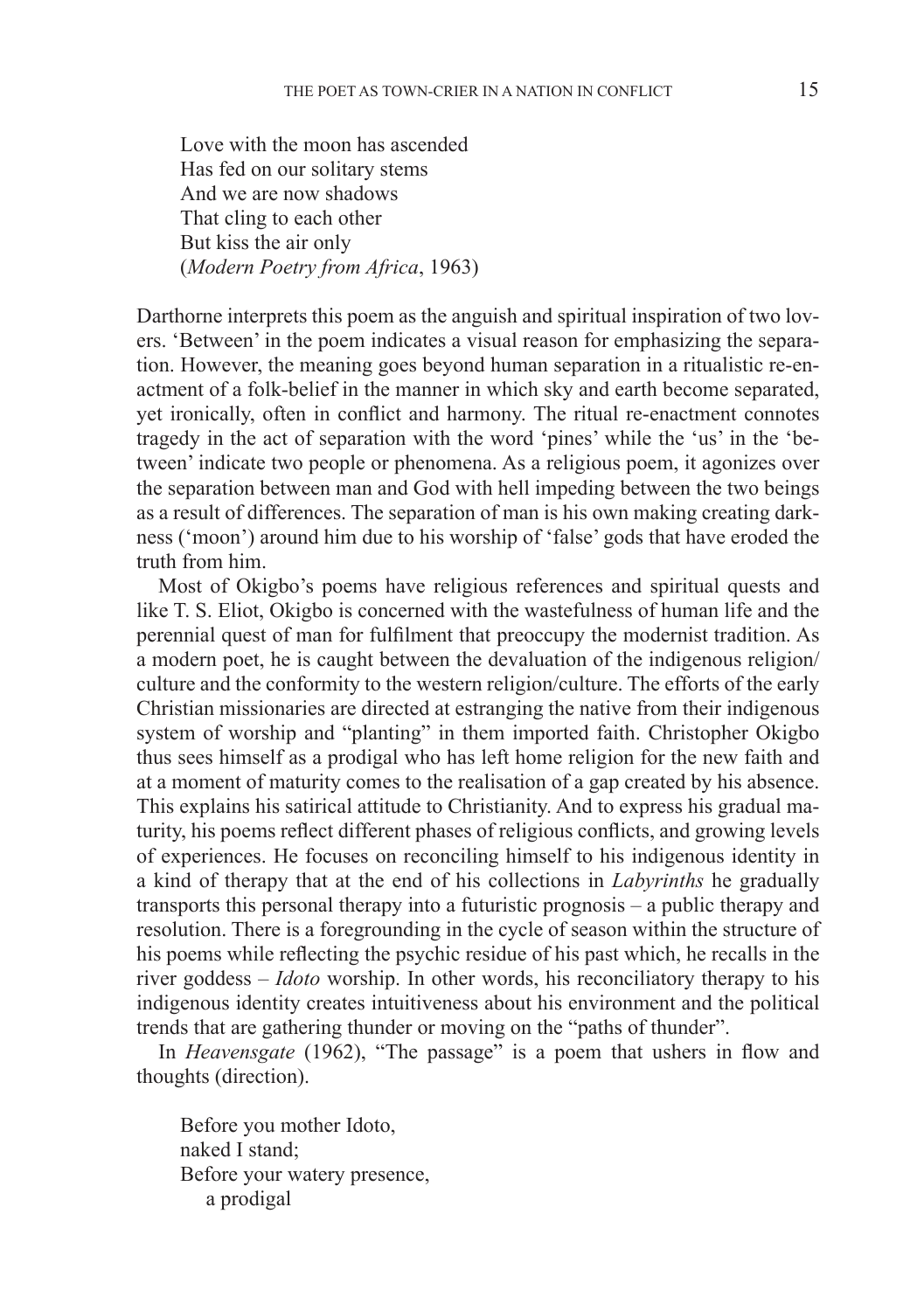Leaning on an oil beam, Lost in your legend

Under your power went I on barefoot, Watch man for the watch word at Heavengate;

Out of the depths my cry: Give ear and hearken ...

The poem presents a poetic personage who is a prodigal, seeking reconciliation. It is a religious poem about a prodigal personae returning home to his indigenous identity, yet it moves beyond that to communal desire for restitution of identity, culture and religion. Within the poem is an effect of Christian method of worship (Catholic mass) in the posture of the personae's supplication before the river god "Idoto" whose totems of worship include oil-bean and the watery presence reinforces his nature/status. The structure of the poem indicates uncertainty – to be accepted or to be rejected – a form of staccato in the accent and descent of the lines structured long and short, giving it an incantatory quality. Florence Stratton (1994: 91) gives the poem a feminist interpretation: first as an artist's creative inspiration, which embodies the Négrititude mode of a prodigal on African cultural traditions. Second, it encompasses the attitude of Mammywata, a mythological female figure that lures men to destruction, yet empowers women to be independent. "Idoto" (Mammywata) in this context emerges as a female sexuality associated with pollution, death and redemption. This implies that Africans have a form of worship or channel of redemption before the advent of Christianity or colonialism.

The incompleteness of the last line further indicates its nature as a forerunner for other poems with their various sub-themes and issues. The language is deftly a mixture of Christianity and traditional religion. "The Passage" symbolizes a rite (ritual) or cleansing process of reconciliation like in baptism, while the prodigality connects it to the Christian parable of the prodigal son and forgiving father. This image of the father and son in the Christian faith is represented in the personae and the river god, "Idoto". Okigbo accentuates this in line two – "Naked I stand" – in total submission to supernatural 'musing' or intervention, which creates drama, raises tension and ensues resolution.

The concept and posture are continued in "The Passage" part two titled "DARK WATERS of the beginning" (the use of capitalization by the poet symbolizes the significance of his prophetic vision of gloom initiated in "The Passage".

Rays, violent and short, piercing the gloom, foreshadow the fire that is dreamed of.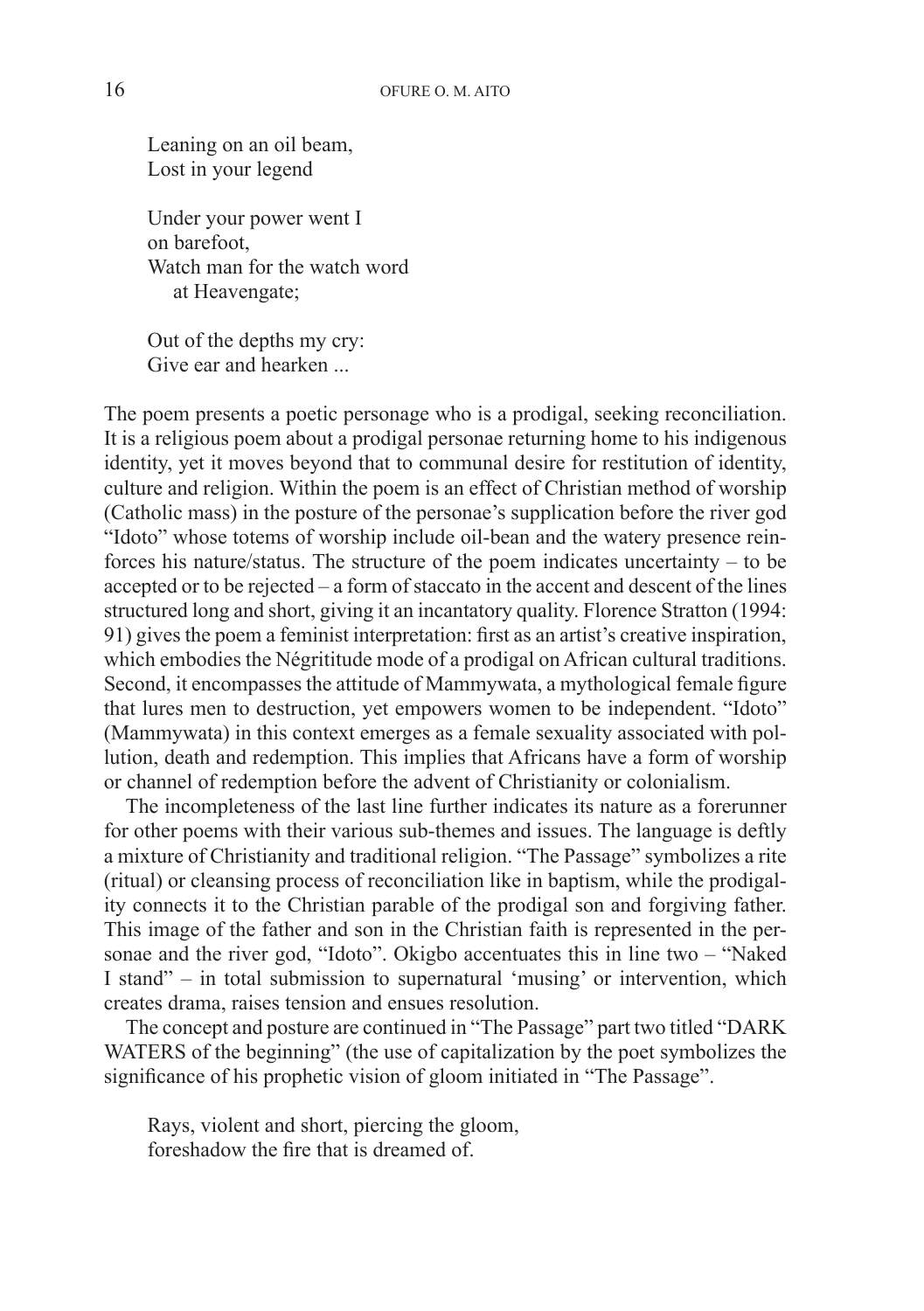Rainbow on far side, arched like boa bent to kill, foreshadows the rain that is dreamed of.

Me to the orangery Solitude invites, A wagtail, to tell The tangled-wood-tale; A sunbird, to mourn A mother on a spray

Rain and sun in single combat; On one leg standing, In silence at the passage, The young bird at the passage.

The second part of the passage ("DARK WATERS of the beginning") indicates the psycho-logical state of the celebrant/supplicant, seeking forgiveness and acceptance. This passage captures the solitude and alienation of the soul expressing hope of acceptances. The "Dark Waters" symbolizes the mud that smears the personae during his separation from his root, culture or faith as well as prophesies an impending desolation in the event of conflict. The element of opposites indicates conflict and the repetitions are frenzy warnings. Okigbo in this context moves beyond religion to socio-political situations. He becomes a prophet whose poems foreshadow "gloom" or catastrophe that gathers in the wake of the Nigerian/ Biafran Civil war in 1967. It is safe to say that Okigbo explores political gloom from a religious platform in his focus on indigenous/orthodox worship, while using contraries/opposites to voice his prophesy. "Heavensgate" in this context becomes a symbolic platform for reconciliation or negotiation.

"Heavensgate" expresses the experience of reconciliation captured in a religious expression. "Heavensgate" in the view of the poet was originally conceived as an Easter sequence, which later grew into a ceremony of innocence, structured like a mass but an offering to Idoto, the village stream of which he drank and washed as a child. The celebrant like Orpheus, is about to begin a journey (a new life). The journey requires cleansing and involves total nakedness, complete submission to the water spirit that nurtures all creation like God. The poem, thus, presents the celebrant at various stations of his cross ("Introduction" in *Labyrinths*). One fact that many critics of Okigbo fail to consider is the contemporary issues embedded in the religious presentation of renewal. That is, his poems are basically and often interpreted at the religious sphere, overlooking the secular aspect of the spiritual. Apart from the religious multiplication, the poem becomes a personal therapy and transformation process after the pollution of the worldly experiences and conflicts.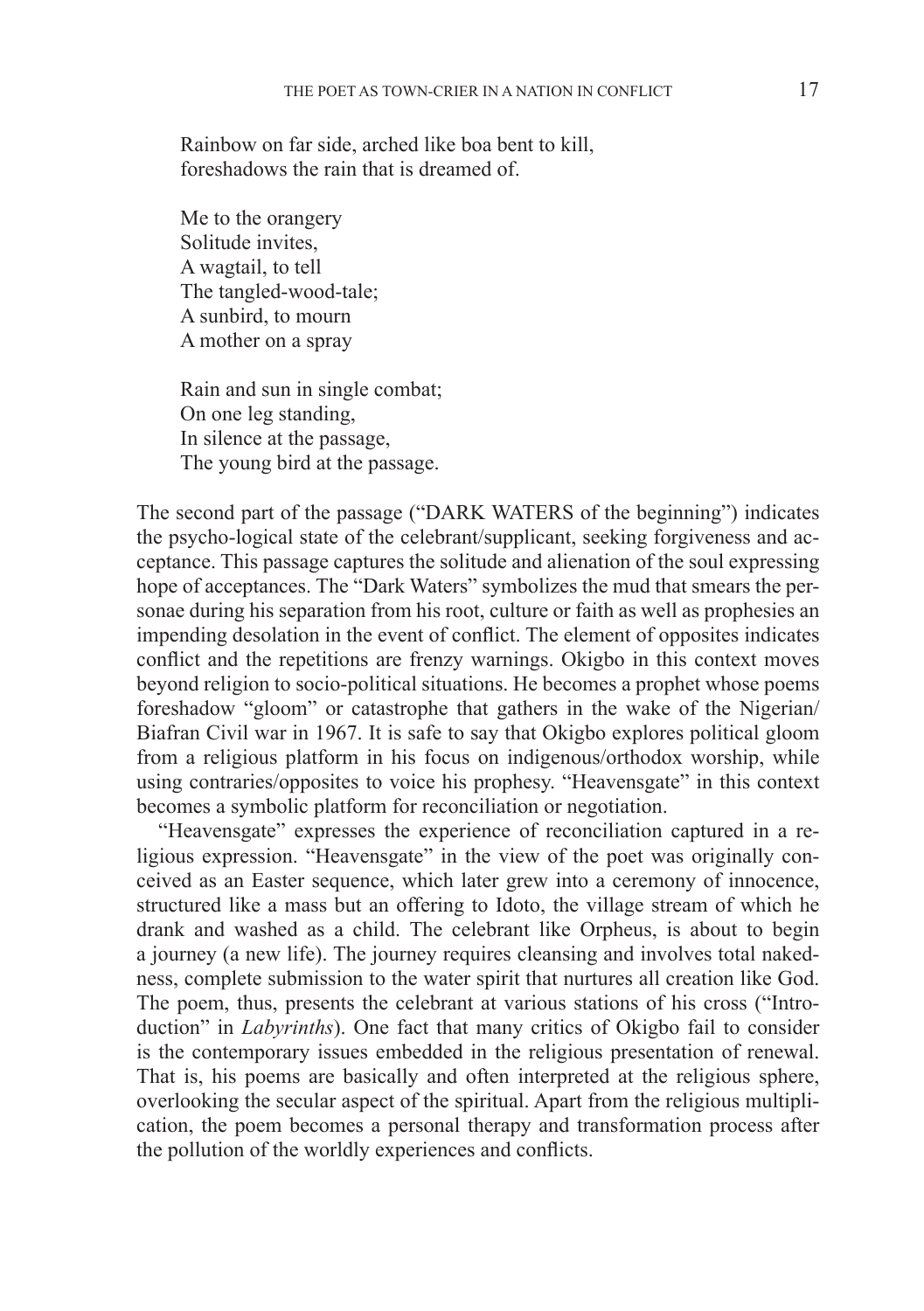In addition, considering the nature of poetry as a tool of social-political and personal resolutions of conflict, the poem becomes prognostic of future conditions. Beyond that, some of his poems actually prophesied the future based on the 'storms' of the present time: "Path of Thunder!"

The collection in *Path of Thunder* depicts the poet as a man of all times, drawing upon the past, the present and the future. The poet through his poems expresses diagnostic vision of the present and prognostic of the future. This visionary expression captures the political conflicts in Nigeria between 1965 and 1967. In addition, it also depicts the indigenous ritualistic belief and worship of Okigbo, especially from southern Igbo. "Path of Thunder" is a mythical expression that moves beyond the political prophesy to a religious invitation to an indigenous god, "Amadioha", the god of justice and vengeance whose governing planet is the Sun and his symbol of worship is a white ram, to vindicate the oppressed people amidst the post-independence conflicts and imbalances. Amadioha is a manifestation of inner strength symbolised by thunderbolts and metaphysically represents the collective will of the people, of which the poet, as a "town-crier", is the agent or a prophet.

The poem "Come Thunder" describes the state of affairs in postcontact Nigeria, precipitating the first civil war. The poem is structured as a prophecy: it interprets the present (1965) and forecasts the future (1966–67). The political conflict in Nigeria in 1965 heralded a future of bloody turbulence and destruction in the subsequent years beginning with the 1966 coup d'état. "Come Thunder" is a prophetic poem of an impending political catastrophe. This conflict is symbolically described as "thunder among the clouds" – an omen of doom – here; Amadioha is ritualistically invited by the collective will of the people expressed in the pains of injustice and political conundrum. There is also "smell of blood" afloat; "the death sentence lies in ambush along the corridors of power"; and there are "great fearful things", "a nebula immense and immeasurable", "an iron dream", "a path of stone".

The conflict in Nigeria comes under Okigbo's poetic prediction with the poem "Elegy for Slit-Drum" (*Labyrinths with Path of Thunder*, 68–70); pre-empting a future of crisis as a result of corruption. In the poetic prophesy of the future, politicians are represented as "robbers", parading their wealth and power. The "Elegy for Slit-Drum" informs that the "parliament is now for sale"/"The cabinet has gone to hell" and "musters are now in goal" (Okigbo 70). The poem presents a scenario of one-up-man-ship that suggest betrayal and man-eat-man situation. "Elegy for Slit-Drum" metaphorically describes post-colonial Nigeria internecine conflict using animal world and their struggle for power, chaos and betrayal. The poem is symbolic. It represents the old politicians who have fallen victims of the same gluttonise corruption of past leaders. But the poet issues a note of warning that the "Thunder that has struck the elephant the same thunder can make a bruise". Symbolically, the poem is a dirge for a slit drum – the drum is a traditional instrument beaten in lamentation. The presentation of the drum as broken connotes an abomination and further disaster.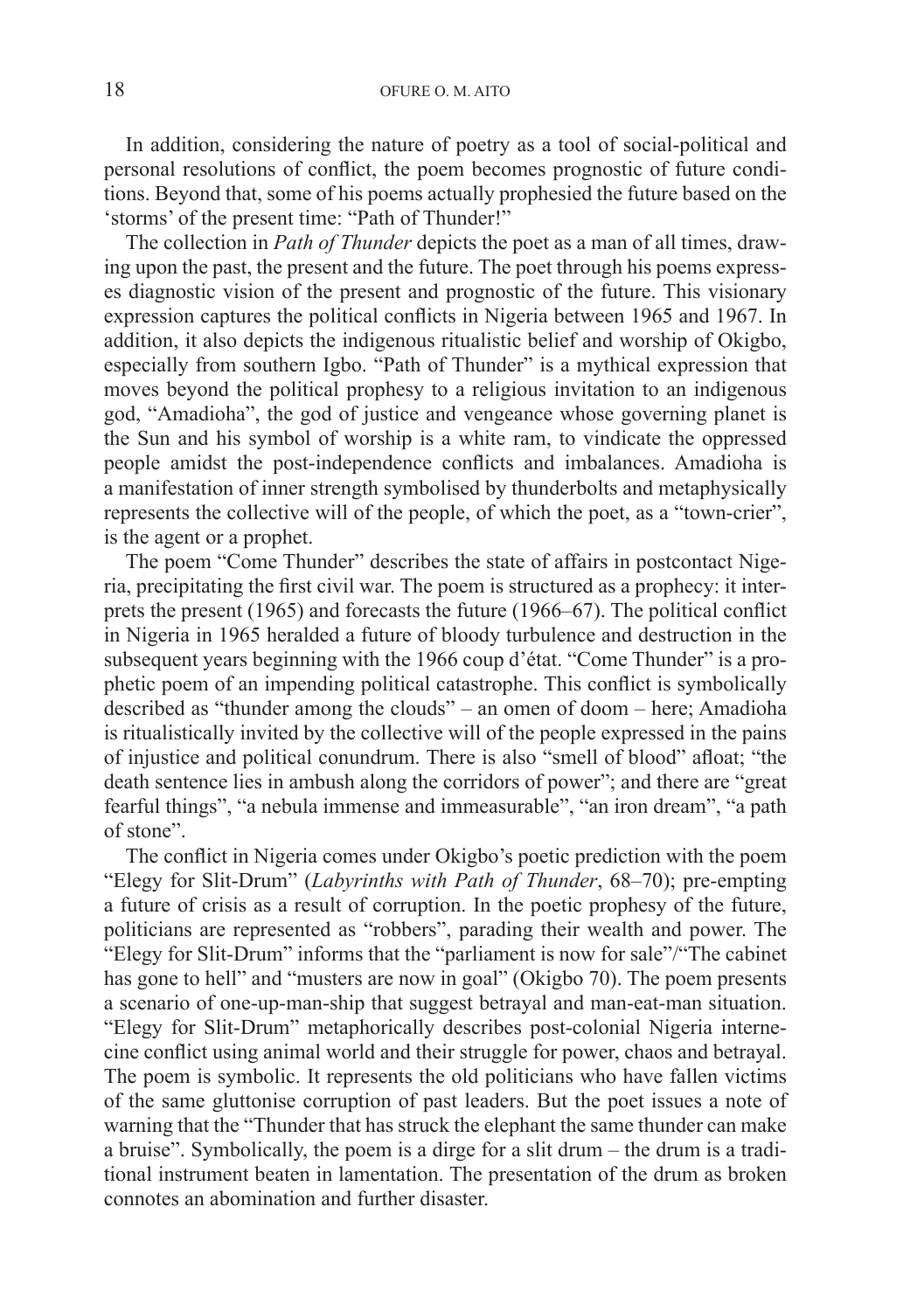"Hurrah for Thunder" symbolically expresses premonition of destruction for the perpetuators of crises by Amadioha, the unconscious collective will of a people. In this situation, "the elephant, tetrarch of the jungle: … has fallen –" as a result of the invocation of the "hunters". Okigbo the "town-crier" however, warns the hunter of similar fate: "But already the hunters are talking about pumpkins:/if they share the meat let them remember thunder".

Okigbo, the town-crier, recreates the crisis of 1966 – coup de état – and beyond that foreshadows the terrible Civil War with specific references to the political conflict in Western region of Nigeria in 1965. This indeed spurs Gerald Moore's observation:

It should not require a poetic sensibility to see these things, but what is striking about Christopher Okigbo's "Path of Thunder" is that he sees them in a particular historical context and as omens of a more radical crisis which nothing can now avert. (*Black Orpheus II*, 11)

Drawing from above, it must be totally presumptuous to say that poetry is only a means of reconciling conflicts, or an instrument of resistance or transformation. It is also a prophetic expression of impending conflict. Thus, what Okigbo as a town-crier prophesied in his collection *Labyrinths* becomes the irreversible conflict that demands 'intellectual' resolution. The symbolic elements: "elephant", "hunter" and "thunder" also preoccupy the new generation town-crier: Tanure Ojaide in *Delta Blues and Home Songs* and *Fate of the Vultures: & Other Poems*.

# **The Town-crier's Resistance and Mediation: Tanure Ojaide's** *Delta Blues and Home Songs* **and** *Fate of the Vultures & Other Poems*

The unhealthy experience in post-colonial Nigerian societies must have influenced the kind of 'intuitive desire' constituted by the poet Tanure Ojaide, a second generation poet of the 1990s, to mediate and fight corruption and oppression especially of the Niger-Delta. Tijan Sallah (1995: 25) explains that Ojaide finds the retarding system and nature of African leadership uncomfortable. The character of African leadership, in this sense, is marked by incoherent social vision, corruption, environmental degradation, oppression and exploitation, all for pernicious ends. He, however, describes Ojaide as a 'new traditionalist' poet who derives his poetic style from indigenous roots, characterized by direct statement; the language is free of idiosyncrasy and arcane imagery (21). In other words, he relies on parables and refers to traditional ritual adjusted to contemporary conditions.

Ojaide justifies his poetic style in his claim that he tries to model some of his poems in English on the poetic form of Udje<sup>3</sup>, the Urhobo traditional songs of abuse (Ojaide 2001). The Udje dance songs belong to the corpus of traditional satire that strongly attack what the traditional society regards as vices. In this context, the traditional singers assume the position of social critic and reformer with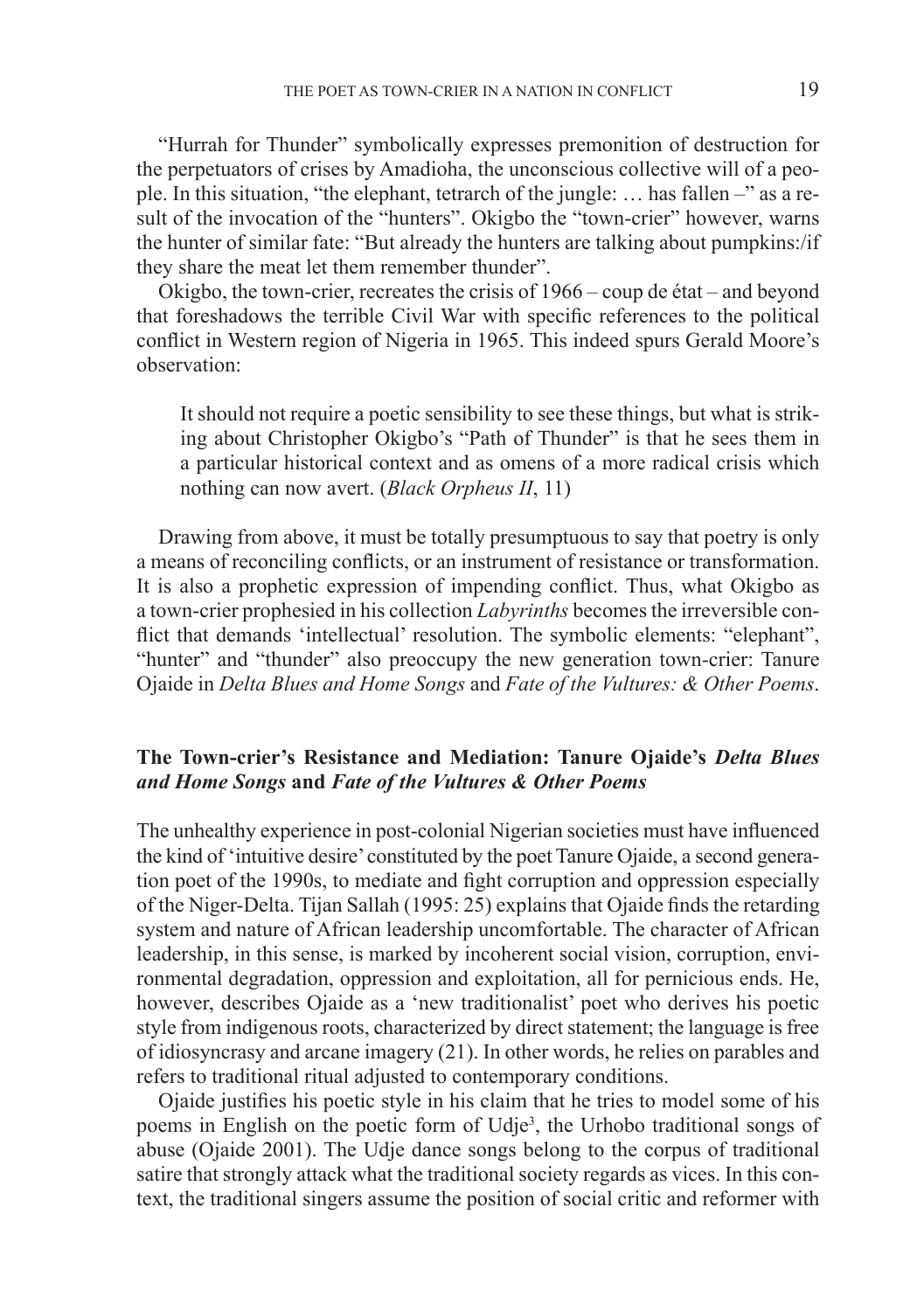the desire to ensure that what the society considers as positive norms are upheld. Central in the songs are the principle of correction and deterrent through the use of "wounding" words. Ojaide, from Niger-Delta continues in the tradition of late Saro-Wiwa, however, he claims that his poetic inspiration is indebted to a muse, Uhaghwa or Aridon, Urhobo god of songs. In this instance, Ojaide's posture and choice of techniques can be deemed purposeful. His poetry is a resistance to oppression (of the Niger-Delta people) in post-independent society, patterned along traditional poetic form popular as a weapon of evil deterrent among his folks.

In examining few poems in *Delta Blues and Home Songs* (1998); Ojaide's posture and technique ensure the instances of his thematic preoccupation. On the whole, the collection reads as a poetic diatribe against environmental degradation of the Niger-Delta and the unjust system which makes the people to be chief mourners and paupers in the midst of their oil wealth. It is also a weapon of resistance against the oppression of the people. In a nutshell, oppression and resistance find unity in his poetry.

The first poem in *Delta Blues and Home Songs* "My drum beats itself" seems like a signature tune to the entire poetic performance, while taking up Okigbo's concern in "Elegy for the Slit-Drum". Here, the poetic personae parades himself as a possessed town crier charged by a muse for a purposeful mobilization among his people and sustains this posture throughout the collection. The posture of the poet is understandable, considering the fact that the collection was published in 1998 under the military oppressive mechanism of General Sani Abacha (1993– 1998) in Nigeria after he murdered Ken Saro-Wiwa to silent his environmental activism. It was a period when the waves of economic impoverishment and political subjugation that have become common trend in most African States peaked under military cabal in the oil-rich Niger-Delta of Nigeria. Moved by the need to mediate in the suffering of his people, the poet seeks their solidarity in resisting the cabal by adopting the leader-chorus formula typical of African oral performance under the inspiration of Uhaghwa/Aridon. This poetic technique also signifies involvement of the people in the protest that is non-violent:

Now that my drum beats itself, I know that my dead mother's hands at work This round that I lipsing and others think mines Could only come from beyond this world

The little from there makes abundance in my hands Inside the drum hides a spirit That wants me to succeed beyond myself…

My drum beats itself And I await the carnival the drum divines. Sing with me

Iye iye, Iye Iye… ("my drum beats itself", 10–11).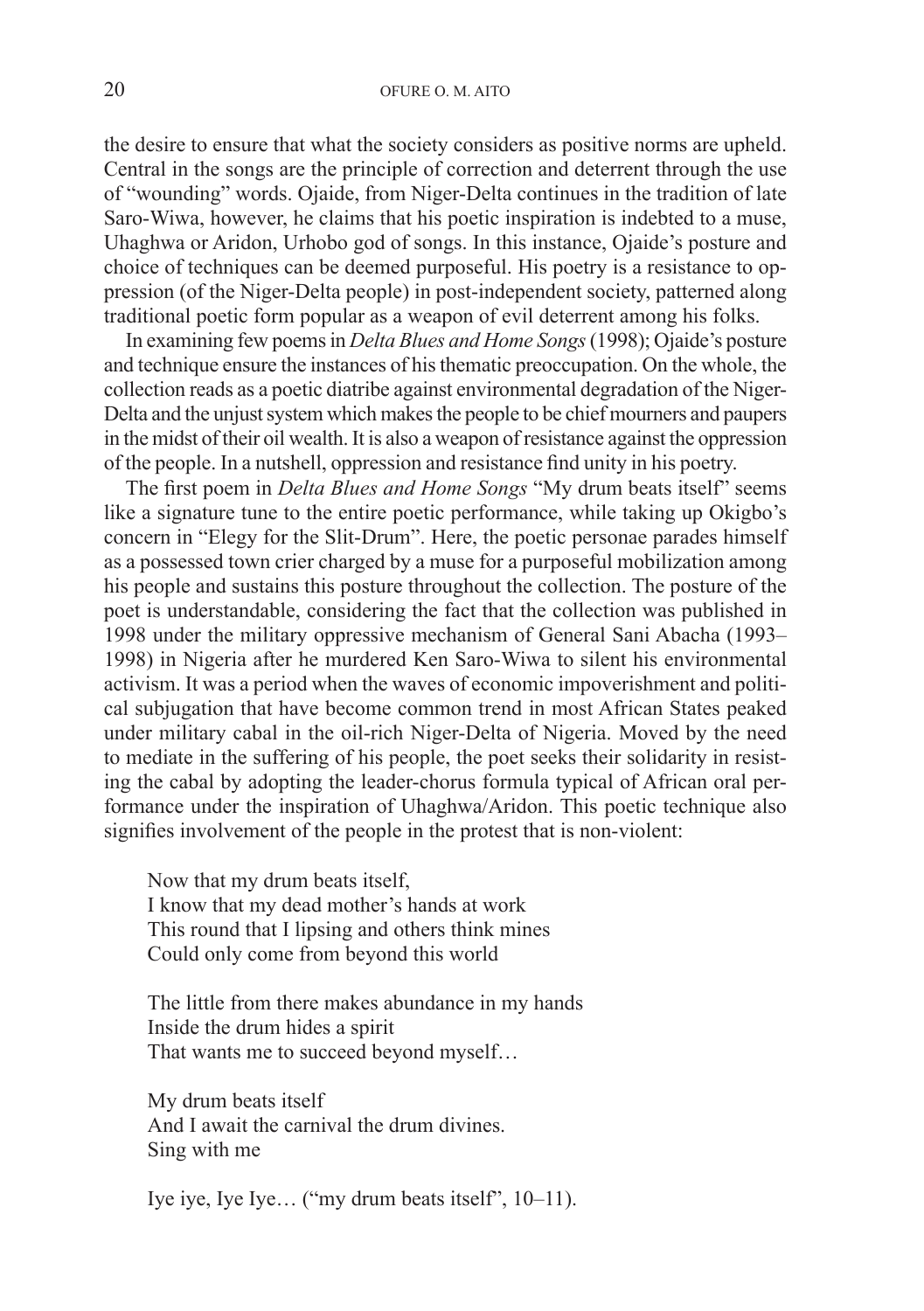The long and short lines structure of the poem symbolizes the leader-chorus performance and the trepidation of the heart due to the subjugation of the people and explication of their wealth.

In "When green was the lingua franca", the poet captures the activities of multinational corporations such as Mobil, Shell, Agip, Elf/Total etc. and foreign collaborators in the power abuse through economic oppression of the Niger-Delta people. The poet laments the destruction of the Niger-Delta green heritage, the idyllic environment in the name of white-collared jobs and wealth creation through oil exploitation. The result is 'double-yoke' for the Niger Delta people, who are subjected to environmental degradation and economic impoverishment. The poet employing a propagandistic tone resists the oppressors' activities by describing them as hellish:

Then Shell broke the bond With quakes and a hell Of flares…

I see victims of arson Wherever my restless soles Take me to I hear witness. The Ethiope waterfront wiped out by prospectors So many trees beheaded And streams mortally poisoned In the name of jobs and wealth!

… The weeds have been amputated. (12–14)

In "Season", the poet narrates the people's ordeal and calls in the attention of the ruling class to their plight: "We selected delegates to take our prayers to Abuja/ but guns scared them from the promised land" (15). And in "Wails", he decries the Cabal's murder of Ken Saro-Wiwa and 9 others in 1997 by lamenting the vacuum created by a devouring nation. Using the image of a boa to symbolize a nation that devours her offspring instead of celebrating its own, the poet raises his protest beyond all impeding 'high walls' and invokes Aridon for intensity: "Aridon give me the voice to raise this wail/beyond high walls" (17).

In the same mood of protesting the devouring nature of the nation, "Witchcraft" becomes a metaphor for describing the socio-political and economic conditions of Niger-Delta and the Nation as a whole. Witchcraft symbolically refers to an African belief in the metaphysical power of bewitchment to suffer "Between life and death", leaving "Fresh Casualties" due to oppressive military tyranny. "Fresh Casualties" is an inter-textual response to J. P. Clark's "Casualties". Ojaide's "Fresh Casualties" is the poet's perspective of post-independent Nigeria of the 90's while Clark's "Casualties" is an examination of the casualties of colonialism and the Civil War of 1967–1970. Ojaide's "Fresh Casualties" expresses concern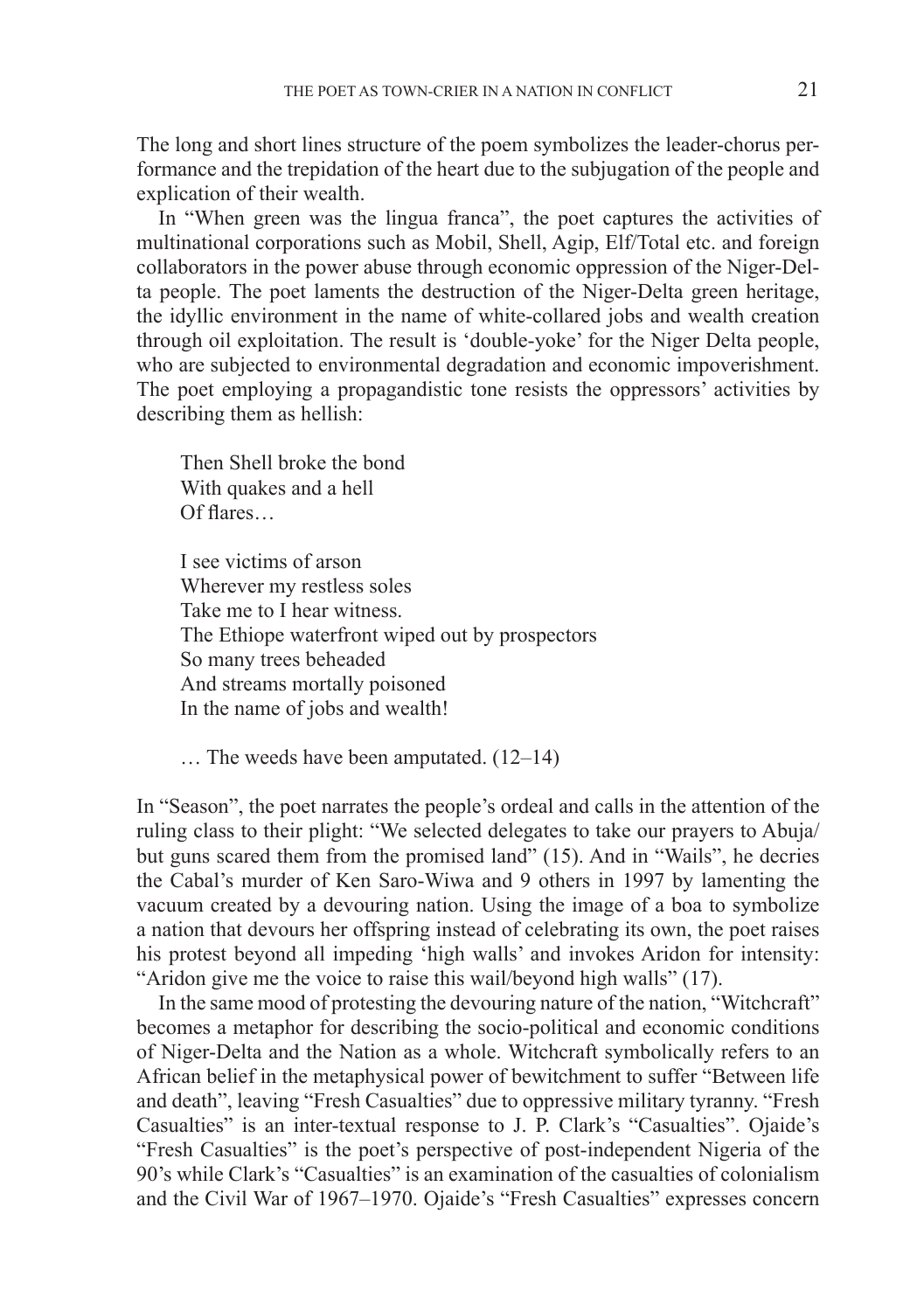about post-colonial neo-imperialism, that is, localized oppression through economic capitalisation and environmental pollution within an 'independent' nation against its own people:

The casualties are neither those Who stayed the brunt of fire power, Nor who fled from reinforcement of cover; But those small things tackled in our souls That shone through the bodies And made us upright in a crooked world. We have become mercenaries Slaughtering the totem of the land To lavishly outlive a killing season. (37)

Finally, Ojaide in "Remembering the town-crier" reiterates his ideological project of mediation in conflict through protest. Here, he reinstates his ideological posture as a messiah like Moses bearing the eye-for-eye law. However, he describes his position as a town-crier charged and committed to the struggle for economic equality and social justice of his people, not an anarchist. As a town-crier with messianic mission, he calls on Aridon, and draws on Udje satirical poetic form of the Urhobos of Niger-Delta to abuse, lament, curse, and deter all forms of socio-political imbalances in Nigeria. Repulsive imagery and pungent metaphors colour the poet's use of language in his purposeful mission of a town-crier among the oppressed.

It seems the poet, Tanure Ojaide, lives Ghandi's ideology of resistance without violence that is promoted by Martin Luther King Jnr. In fact, poetry as a genre of literature is prophetic and referential in its functional nature is realising sociopolitical change. Thus in his collection, *Fate of Vultures & Other Poems*, Ojaide further displays his skills as an indigenous poet, who draws upon traditional elements, powers and forms in order to address national socio-economic conditions and violence in the Niger-Delta.

In the "The music of pain" is the expression of threat or warning about his effort as a "town-crier" seeking change by revolution. The tone of the narrative is that of pain and the struggle not to give up but to continue the songs of satire that will bring about a change. And to achieve this, Aridon is again invoked in the silent revolutionary songs against oppression and environmental abuses. Obviously, the destruction of Niger-Delta – ecological degradation, exploration and exploitation of oil wealth and destruction of the sense of being human – is not only by the west but also by Nigerians who are supposed to be leaders and are expected to safe-guard our identity:

Listen. I do not cry in vain. my song I sought the chorus of resistant cries…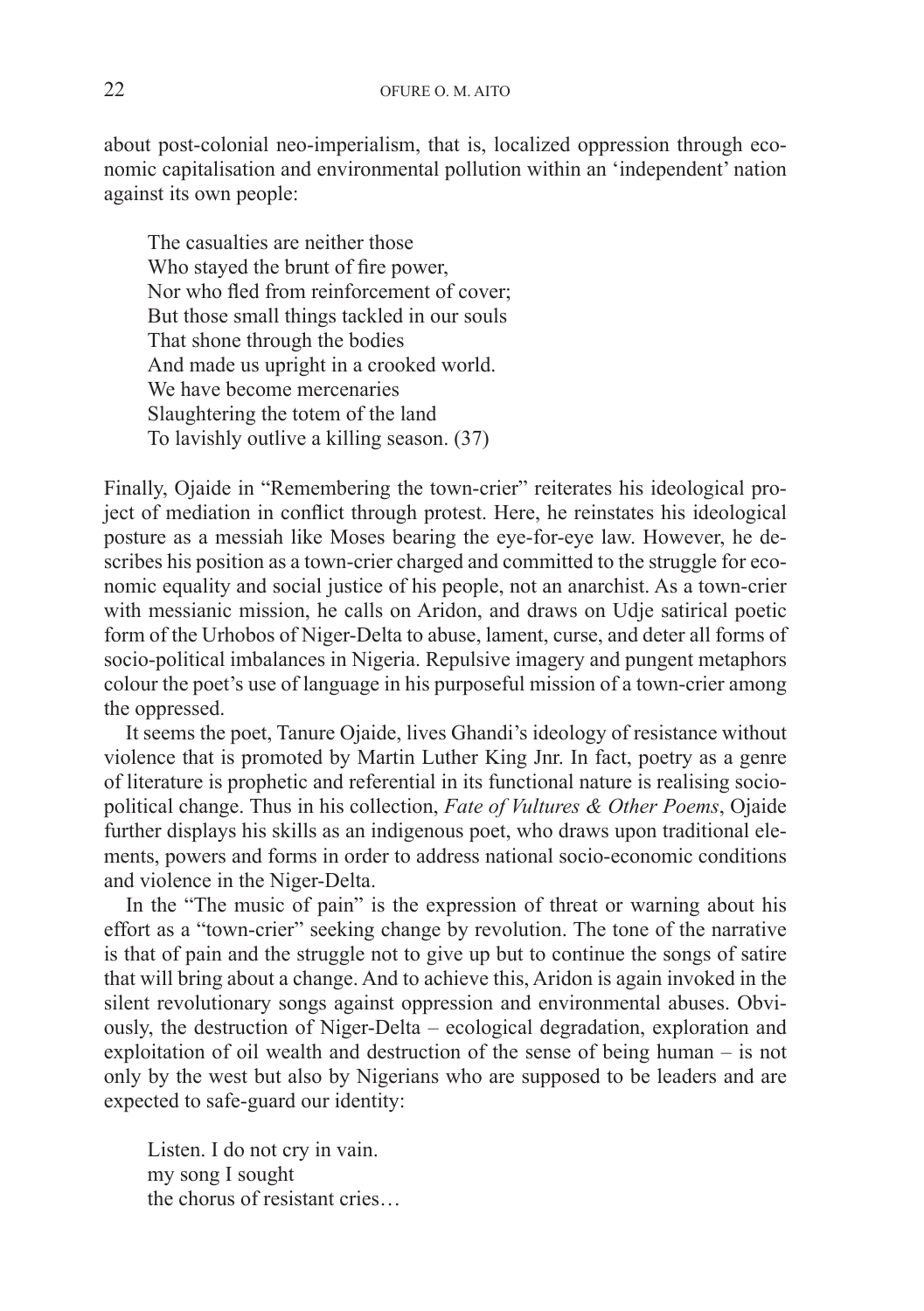I dressed my words with steel of shafts for a long hunting season… "What can songs do?" they mock me… They are fine-filed machetes in the hands of the threatened! (2)

The music or song of pain represents the communal pain, cries and resistance through the voice of the 'town-crier'.

Another of Ojaide's poem is "The fate of vultures" that calls upon the presence of the unseen, Aridon, to "bring back my wealth from rogue-vaults; legendary witness to comings and goings, memory god, my mentor…" (11). Ojaide in this poem relives and affirms the prophetic vision of his forefathers like Christopher Okigbo of the 1960s poetic musings and concerns on the path of thunder to ecological devastation and human wastefulness that result from looming dark clouds of impending Civil War in 1967. Okigbo's path of thunder and Ojaide's lamentation find similarity and significance in their poetic concerns for the sanity of the human environment and dignity of human identity. In Okigbo's "Come Thunder" that addresses prophetically "the thunder among the clouds … the smell of blood … the death sentence lies in ambush along the corridors of powers…" and "the homesteads abandoned in this century's brush fire witness it…" (66). Ojaide's *The Fate of Vultures & Other Poems* are traditional expressions of lamentations on the environmental destruction, pollution and wastefulness that characterise postcolonial Nigeria.

## **Conclusion**

It may be safe to say that the response of Nigerian poets through their imaginative expressions to the issues in their community is acerbic. Poetry reconciles many issues ranging from personal therapy, to emotional, political, environmental, cultural/traditional and religious struggles. Through the stringing of words like those of Christopher Okigbo to create sounds/consciousness to Tanure Ojaide's scathing resistance, the purpose is prognostic. However, each poet designs his style of resolving his communal conflicts, either by prophesy or "thunder" or resistance through activism. It must be noted that in the present day Nigeria, Okigbo's prophesy of fifty years ago has come to reality. And the task of 'crying out' as a town-crier to inner and outer essence of both man and woman is taken up by Tanure Ojaide. The message of the town-crier from across the Niger (*Delta Blues and Home Songs* and *Fate of the Vultures & Other Poems*) has become cancerous destroying the unity and prospect of development of an impoverished nation in the mist of plenty, especially in the area of environment. Poetry, as a genre of literature, is the most vibrant and powerful vehicle of ensuring reconciliation and development in any given society. The poets create awareness about an ensuing conflict; provides options of resolution; reconciles "differences" through poetic use of language; and ensures development through peaceful relations.

Christopher Okigbo and Tanure Ojaide represent two generations and currents of literary trends to Nigerian poetry (1960s and 1980s respectively) in terms of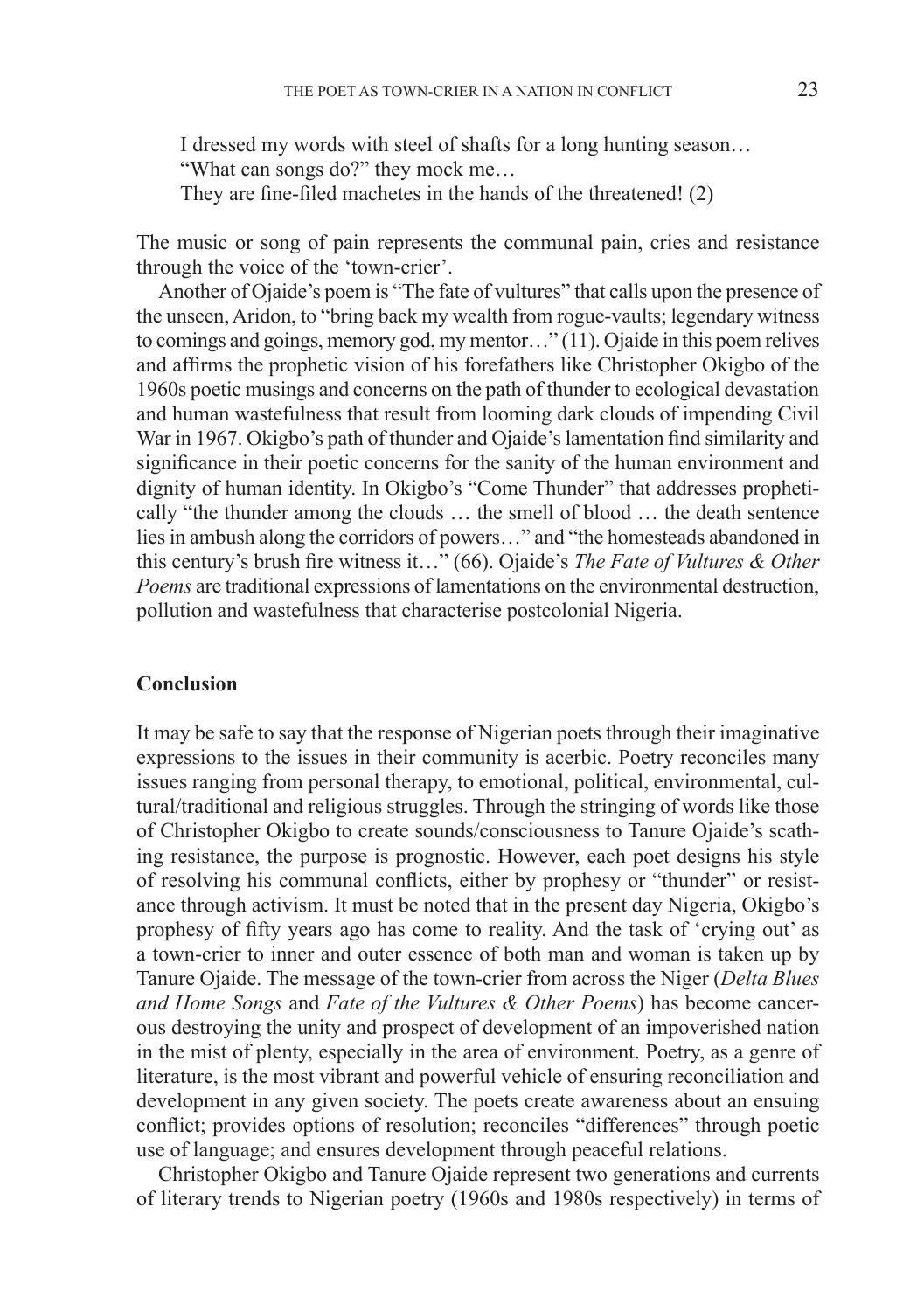the issues that influence their poetry and styles. However, these poets in spite of the differences in styles – Okigbo's imitation of English poets like Ezra Pound and W.B. Yeats and Ojaide's reliance on Nigerian oral tradition, (the use of concrete images derived from the fauna and flora, proverbs, indigenous rhythms, verbal tropes, and concepts of space and time to establish a poetic form) – are directed towards resolving postcontact cultural, political, religious and social conflicts. Stylistically, Okigbo writes without meaning in mind, rather; his poetry, like those of his generation is culturally oriented, nature-driven and addresses socio-political issues from universal perspective. Ojaide like other contemporary poets addresses national issues more aggressively from a particularised stance point. In his desire to effect changes, he uses the nation state as the starting point to resolve postcontact Nigerian internal conflicts. All in all, each poet thematically uses his art to reconcile individuals and communities and to therapeutically harness co-existence as well as engender development and satirize or resist poor governance and prophetically warn the people of an impending doom or conflict in Nigeria.

The significance of poetry as a vehicle of resistance and reconciliation cannot be overstated; rather it is an expression of a way of life that may be useful in understanding and dealing with disruption in natural and national order. The literary expressions of Okigbo and Ojaide, invariably offer personal therapy and create socio-political consciousness about situations within one's immediate environment and facilitate tolerance. The thematic focus penetrates the deep roots of conflicts and calls for respect for the rule of law, national identity, ethnicity, and culture.

## **Notes**

- A town-crier is an African used to describe a messenger who proclaims certain messages about the community, usually from the king. In the sense of this paper, the king is the imagination or inspiration of the poet.
- <sup>1</sup> Bohoram is a religious insurgence that has transformed into a political terrorist movement as a result of the terror that it leaves in its trail, such as; the kidnap of two hundred and seventy school children known as Chibok girls taken as ransom for political negotiation (in 2014) and various suicide bombing of various communities in the North East of Nigeria. Bokoharam originally means movement against western culture. But it has graduated into a political terrorist movement without a clear-cut agenda except incessant bombing and creation of psychological and physical fear and insecurity.
- <sup>2</sup> Niger-Delta conflict is marked by militant activism and terrorism of the youth known as Niger-Delta militants, who are involved in kidnapping for ransom and vandalizing pipelines in Nigeria due to the oil wealth located in the deltas and the resultant environmental pollution and underdevelopment of the communities.
- <sup>3</sup> Udje is a unique type of Urhobo dance in which rival quarters or towns perform songs composed from often exaggerated materials about the other side on an appointed day. Udje songs are thus dance songs sung when udje is being performed. Since there were no prisons in traditional Urhobo, major crimes were punished either by selling the offender into servitude or by execution. Minor crimes were, however, punished by satire. Udje dance songs fall into the corpus of satire. The songs strongly attack what the traditional society regards as vices.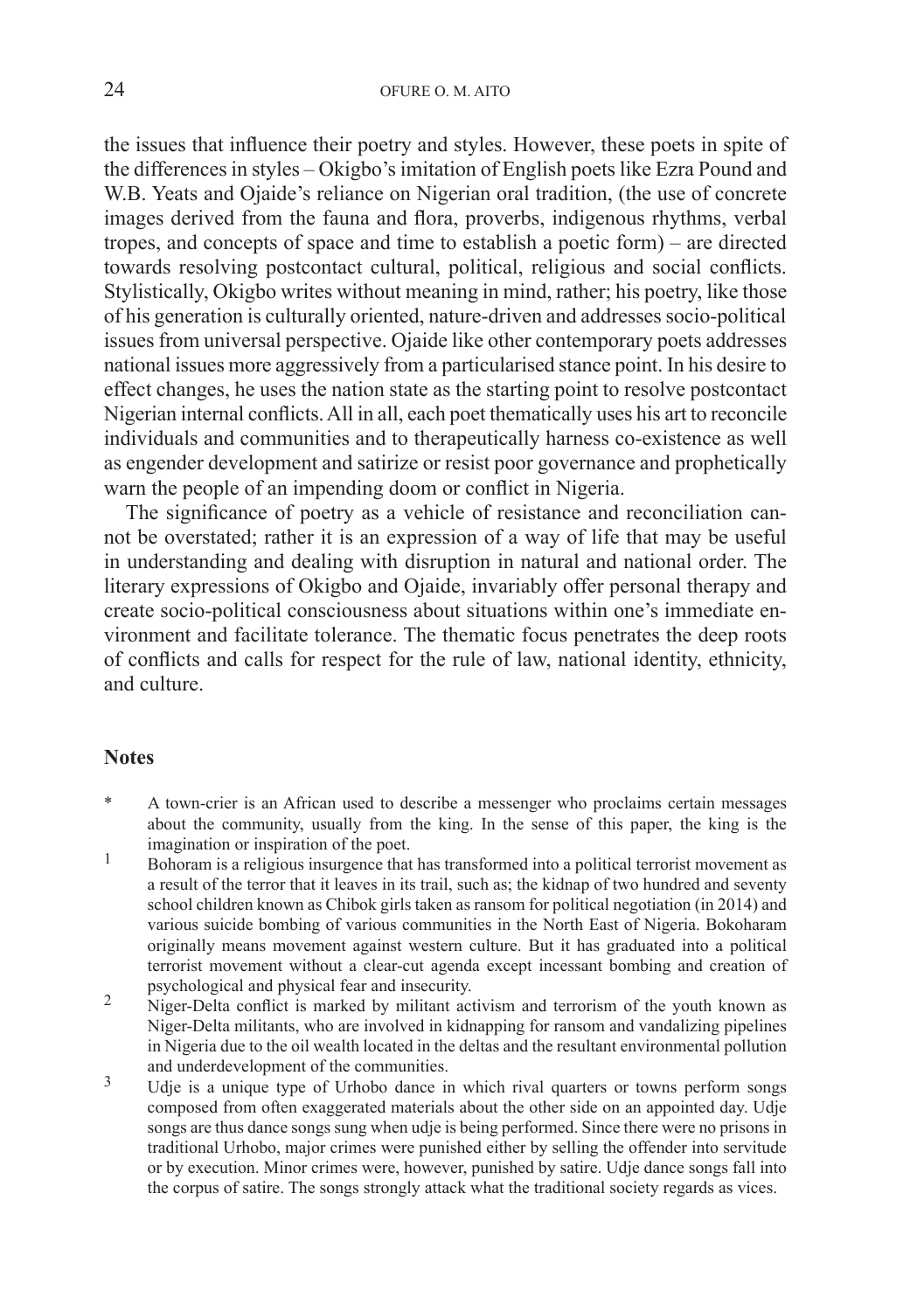### **References**

- Abrams, M. H. (1984) "Orientation of Critical Theories". In: David Lodge (ed.). *Literary Criticism*, London: Longman Group Ltd.,1–25.
- Aharoni, Ada (2004) "Peace Culture through Poetry". A paper presented at the "Sociology Through Popular Culture Panel", IFLAC., Beijing, China, July 8, 2004.
- Appiah, Kwame Anthony (1997) "Is the 'Post' in 'Postcolonial' the 'Post' in 'Postmodern'?" In: McClintock, Anne, Aamir Multi, Ella Shohat (eds.) *Dangerous Liaisons.* Minnesota, MN: University of Minnesota Press, 420–444.
- Aristotle. *Poetics* (385–322) Translated by Anthony Kenny. Oxford: Oxford University Press, 2013.
- Bhabha, Homi (1994) "Interrogating Identity: Frantz Fanon and the Postcolonial Prerogative," and "Of Mimicry and Nan: The Ambivalence of Colonial Discourse" In: Bhabha, Homi, K. (ed.) *The Location of Culture.* London and New York: Routledge, 40–66.
- Dafinone, David (2007) "Dafinone's Verdict: Niger Deltans Won't be Re-colonized". *The Nation National Daily*. (November 9, 2007), 40.
- Darthorne, O. R. (1982) "Okigbo Understood: A Study of Two Poems." In: Jones, Eldred D. (ed.), *African Literature Today* 1–4 with Index, 15–24.
- Dumbi, Osami (2003) "Alienation and Resistance in the Novels of Peter Abrahams and Alex La Guma". Unpublished mammogram (Ph. D Thesis), Department of English, University of Ibadan.
- Egudu, Romanus N. (1977) *Four Modern West African Poets*. Lagos: NOK Publishers (Nigerian) L<sub>td</sub>
- Japtok, Martin (1998) "Introduction." In: Japtok, Martin (ed.) *Postcolonial Perspectives on Women Writers: From Africa, the Caribbean and the U.S.* Trenton, NJ: Africa World Press, Inc., x-xi.
- Jones, Martin-Lloyd (2005) "The Parable of the Prodigal Son." http://articles.ochristian.com/ preacher29-1.shtml. Retrieved on March 29, 2012.
- Lionnet, Françoise (1995) *Postcolonial Representations: Women, Literature and Identity.* New York: Cornell University Press.
- Momoh, Campbell Shitu (2005) "Philosophy and Principles of Conflictology". In: Momoh, Campbell Shitu and Jim I. Unah (eds). *Nigerian Integrative Discourses: Intergroup Tension.* Lagos: University of Lagos, 1–20.
- Mowah, Frank (2005) "Modern African Poetry." In: Dasylva, Ademola and Olutoyin Jegede (eds.) *Studies in Poetry*. Ibadan: Atlantis Books, 99–110.
- Nelson-Jones, Richards (2005) *Practical Counselling & Helping Skills: Text and Activities for the Life skills Counselling Model*. London: Sage Publisher.
- Obiechina, Emmanuel (1988). "The Writer and His Commitment in Contemporary Nigerian Society". *Okike* 27–28, 4–20.
- Ojaide, Tanure (1990) *Fate of the Vultures & Other poems*, Lagos: Malthouse Press Ltd.
- Ojaide, Tanure (1998) *Delta Blues and Home Songs*. Ibadan: Kraffgnot.
- Ojaide, Tanure (2001) "'Udje' Dance Songs of Urhobo People." http/www.org/urhoboculture/udje/ udjebyojaide.hmtl. Retrieved October 9, 2006.
- Okigbo, Christopher (1971) *Labyrinths: Poems*. London: African Writers Series (An H.E.B. Paperback).
- Plato. "Book X" *Republic* (354–430). Translated by John L. Davies and David J. Vaughan. Hertfordshire: Wordsworth Classics, 1997.
- Sallah, Tijan (1995) "The Eagles Vision: The Poetry of Tanure Ojaide". *Research in African Literature* 26 (1), 20–29.
- Stratton, Florence (1994) *Contemporary African Literature and the Politics of Gender*. London and New York: Routledge.
- Wa Thiong'O, Ngugi (1972) *Home Coming*. London: Heinemann Educational Books Ltd.
- Wilson, L. Gerald and Michael S. Hanna (1989) *Group in Conflict: Leadership and Participation in Small Groups*. New York: McGraw College.